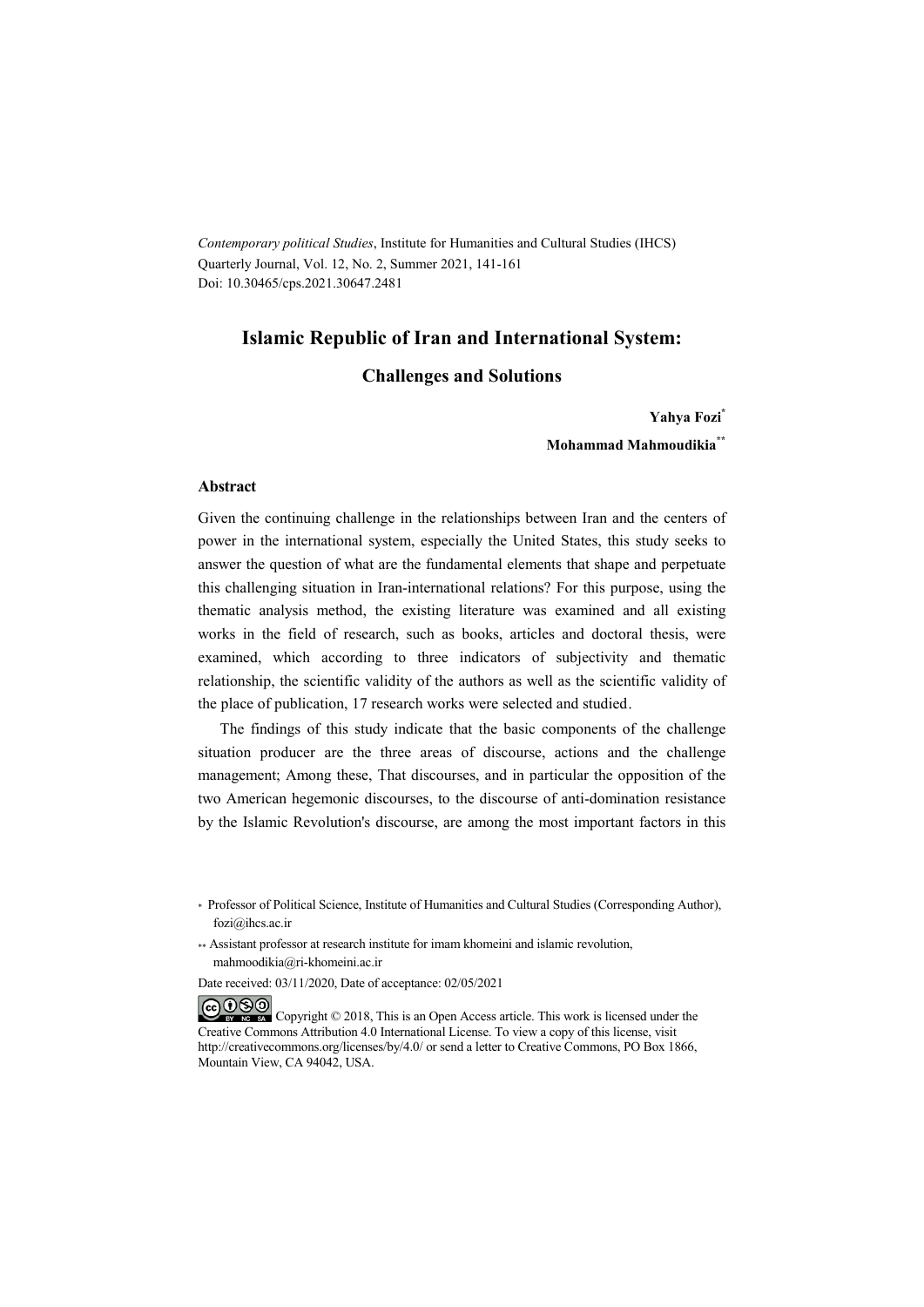challenge. It is possible to manage this challenge at the superficial levels with challenge management models in order to reduce threats and increase opportunities.

**Keywords:** Islamic Republic of Iran, International System, Challenge, Strategy, Content Analysis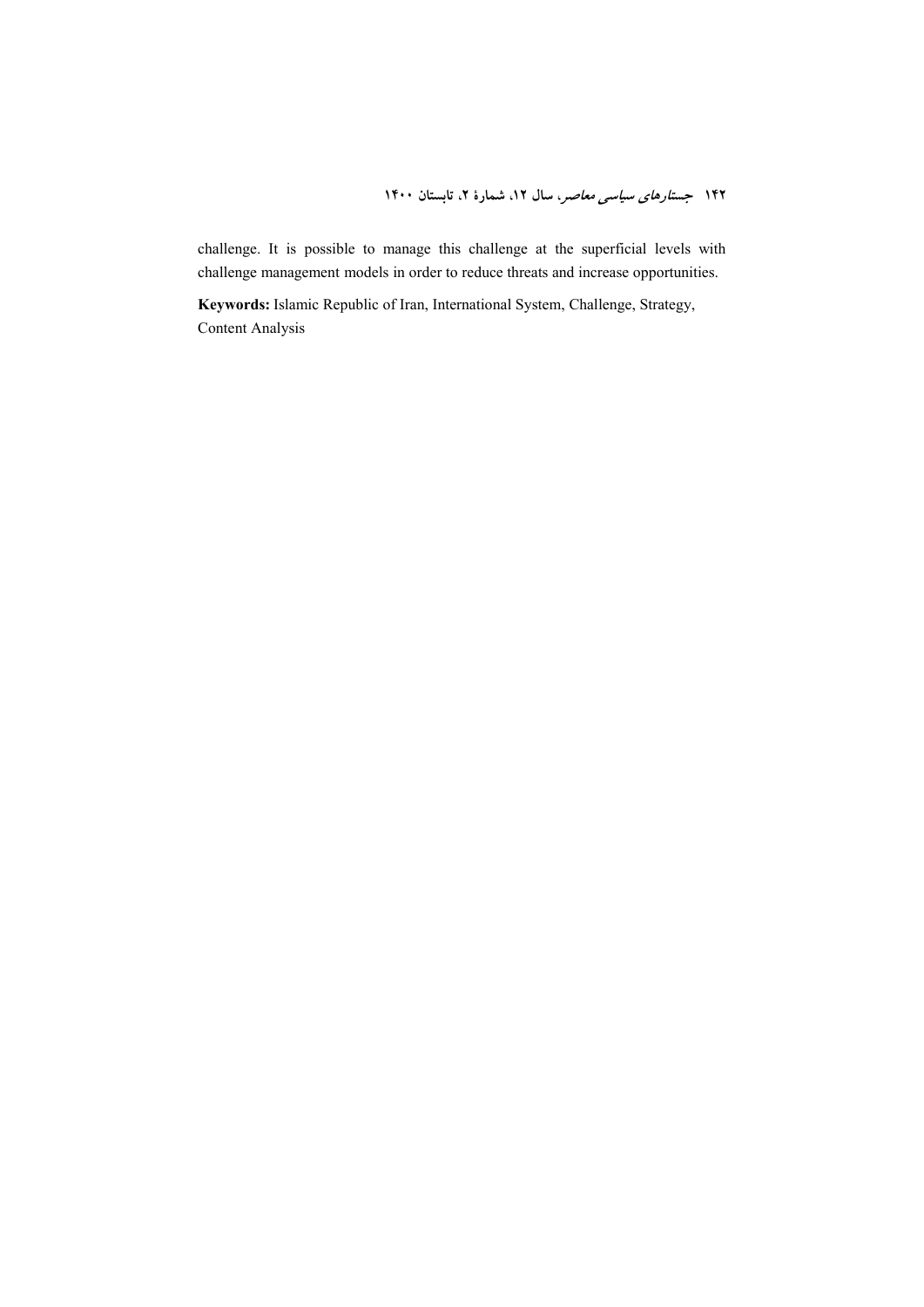*جستارهای سیاسی معاصر*، پژوهشگاه علوم انسانی و مطالعات فرهنگی فصل نامهٔ علمی (مقالهٔ علمی ــ یژوهشی)، سال ۱۲، شمارهٔ ۲، تابستان ۱۴۰۰، ۱۴۳ ـ ۱۶۱

جمهوري اسلامي ايران و نظام بين|لملل: چرايي چالش ها و راهبردها

يحيى فوزى\* محمد محمو دی کیا\*\*

#### حكىدە

با توجه به تداوم وضعیت چالش در روابط ایران و کانون هـای قــدرت در نظــام بــین|لملــل بهویژه آمریکا، تحقیقات و یژوهش های متعدد وگسـترده ای در خصـوص تبیـین وضـعیت ايران و نظام بين|لملل وجود دارد كه اين حجم انبوه از تحليل ها ضرورت يك فرا مطالعــه و یکپارچهسازی برای رسیدن به هسته مشترک آنها و را الزامبے مبے سیازد و این پیژوهش بەدنبال ترکیب یافته های قبلی و نگاهی جدید وجامعتر به ایــن چــالش مــی باشــد و ســوال اصلي در اين يژوهش به اين قرار است كه يديده وضعيت چالشي نظام بين(لملل با ايبران دریافته های پژوهشی پژوهشگران ایران چگونه بازنمایی شده است ؟ برای پاسـخ بــه ایــن سوال، این با رویکردی لایـه ای بـه پدیـده چـالش مـذکور وبهـرهگیـری از روش تحلیـل مضمون به بررسی ادبیات موجود یرداخته و کلیه آثار موجـود در حـوزه موضـوعی تحقیـق اعم از کتاب، مقاله و رساله دکتری مـورد بررســی قـرار گرفــت ..یافتــههــای ایــن پــژوهش حکایت از آن دارد که مولفههای بنیادین تولیدکننده وضعیت چـالش عبارتنـد از ســه حــوزه گفتمانها، اقدامات و مدیریت چالش ها؛ که گفتمانها وبه صبورت خیاص تقابیل دو گفتمیان

\* استاد علوم سياسي، پژوهشگاه علوم انساني و مطالعات فرهنگي، تهران، ايران (نويسندهٔ مسئول)، fozi@ihcs.ac.ir \*\* استادیارگروه اندیشهٔ سیاسی در اسلام، پژوهشکدهٔ امام خمینی و انقلاب اسلامی، تهران، ایران، mahmoodikia@ri-khomeini.ac.ir تاریخ دریافت: ۱۳۹۹/۰۸/۱۳، تاریخ پذیرش: ۱۴۰۰/۰۲/۱۲

COOD experience Copyright © 2018, This is an Open Access article distributed under the terms of the Creative Commons Attribution 4.0 International, which permits others to download this work, share it with others and Adapt the material for any purpose.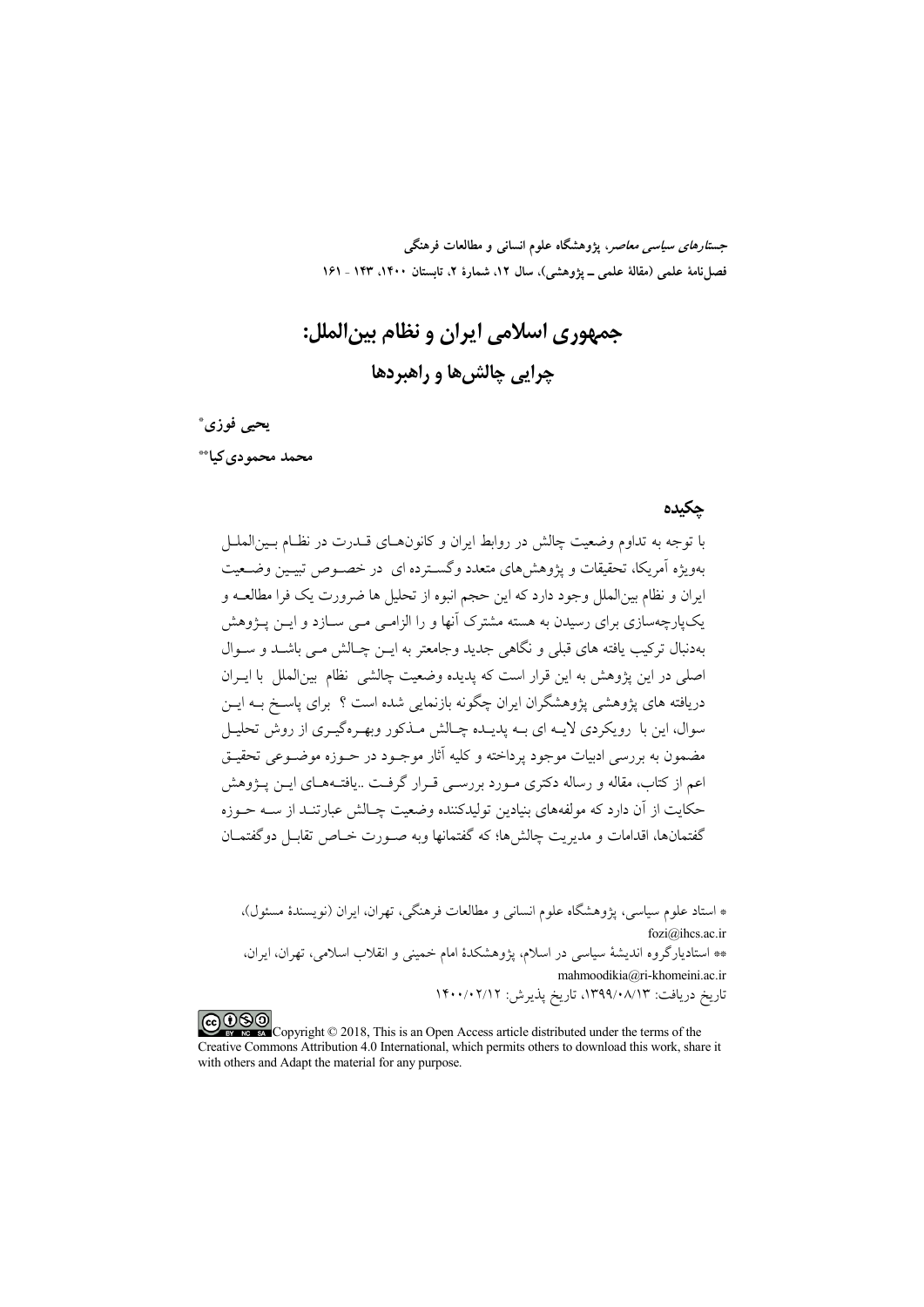سلطه طلبانه آمريكايي با گفتمان مقاومت ضد سـلطه از سـوى گفتمــان انقــلاب اســلامي از مهمترین عوامل این چالش بحساب می آیند بر این اساس، مبتنـی بـراین یافتـه هـا هرچنــد امکان مدیریت این چالش در سطوح روئین وبا الگوهای مدیریت چالش درراسـتای کـاهش تهديدات وافزايش فرصتها وجود دارد.اما ، آينده چالش بين المللـي ايـران بــهدليـل ظرفيـت تقابل گفتمانی تداوم خواهد یافت.

**كليدواژدها:** جمهوري اسلامي ايران، نظام بين|لملل، چالش، راهكار، تحليل مضمون

### ۱. مقدمه و بیان مسئله

چالش ها درسیاست خارجی ایران بعنوان یـک واقعیـت سیاســی ، در چهــار دهــه گذشــته تداوم داشته که مصادیق اَنرا ً می توان در مواردی همچون: نوع مواجهه کشورهای قدرتمنـد نظام بين الملل و مجامع بين المللي با انقلا ب ايـران، موضـوع سـفارت امريكـا در تهـران، فشارهای بین المللی ً در دوران ً جنگ ایران و عراق ، موضوع چالش برانگیز پیوسـتن ایــران به كنوانسيون ها بين المللي وانتقادات از ارزشها و نرم هاى حاكم برنظام بين الملـل همچـون حقوق بشر، بحث انرژی هسته ای، تحریم اقتصادی گسترده ایران، نوع روابط با کشـورهای غربی و اَمریکا، تـاثیر پــذیری روابــط و ایجــاد ائــتلاف بــا کشــورهای منطقــه از روابــط بــا قدرتهای بزرگ و …. مشاهده کرد.که این چالشها وبا روی کار آمدن ترامپ در آمریکـا و خروج از برجام و تحریم همه جانبه ایران تشدید شد که ایــن اقــدام آمریکــا، تبعیــت بخــش مهمی از کشورها را بهمراه داشت و ایـن کشـور بـا اسـتفاده از ابزارهـای مـذکور و قــدرت بلامنازع خود در این نظام، تحریم و فشار برایران را تشدید کرده است و به شکل دستوری با کشورهای دیگر برای پیروی از این تحریم هـا برخـورد مـی کند.کـه تـداوم ایـن رونـد تهدیدی جدی برای امنیت ً و توسعه کشور شد. با توجه به مباحث مذکور، سوال از چرائـی تداوم این چالشها و آینده آن مسئله جدی برای ایـران امـروز اسـت.که بـرای فهـم و تبیـین چرائی تداوم این روند چالشی، محققان مختلف تلاش کرده اند به صـورتبندی مسـئله بـا رویکردهای مختلفی بیردازند.ودراین راستا تحقیقـات و پــژوهش هـای متعـدد وگســترده ای درخصوص تبیین وضعیت ایران و نظام بین|لملل انجام شده که هر کدام با نگاهی متفـاوت به بررسی یکی از جوانب و یا مؤلفههای تأثیرگذار در پیـدایش وضـعیت چـالش همچــون تاکید بر کارگزاران ، ساختارها ویا گفتمان ها ً می پردازند.که ایــن حجــم انبــوه از تحلیــل هــا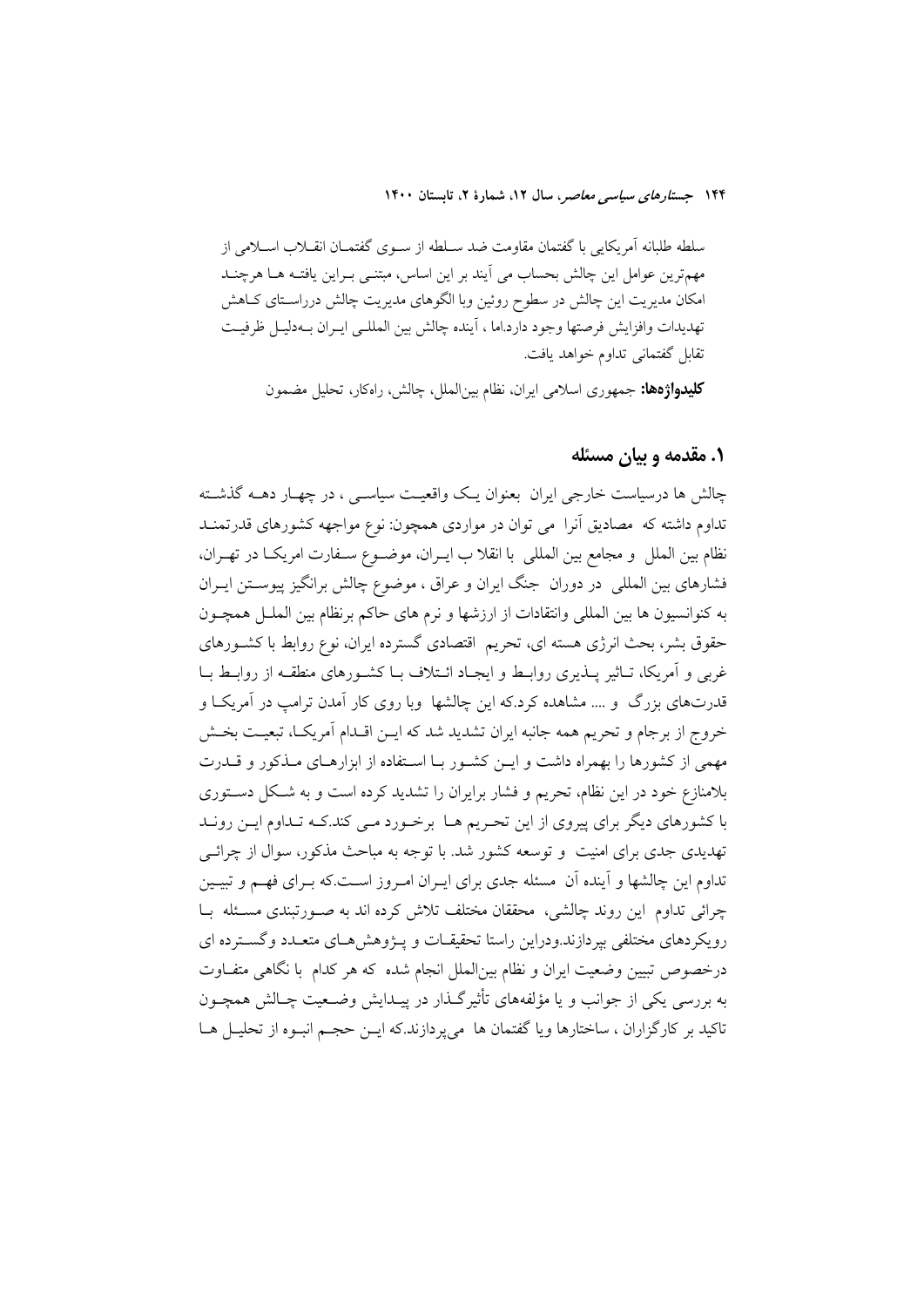جمهوري اسلامي ايران و نظام بين الملل: … (يحيى فوزي و محمد محمودي كيا) ١۴۵

ضرورت یـک فـرا مطالعـه ویکیارچـه سـازی بـرای رسـیدن بـه هسـته مشـترک آنهـا و را الزامي مي سازد تا بتوان مبتني بر اين فهم جامع، شناخت اجماعي وجامعي از اين چـالش را بهدست آورد و راهکارهای مناسب برای چگونگی ِ مدیریت وحل آن ارائه داد.. ولذا ایــن یژوهش بدنبال ترکیب یافته های قبلی و نگاهی جدید وجامعتر به این چالش مـی باشــد و سوال اصلی در این پژوهش به این قرار است که پدیده وضعیت چالشی نظام بینالملـل بـا ایران دریافته های پژوهشی پژوهشگران ایران چگونه بازنمایی شده است ؟ بـرای پاسـخ به اين سوال، اين پژوهش مي كوشد تا ضمن شناسـايي و بررسـي پــژوهشهـاي موجـود، و ترکیب آنها دریک شبکه مضمونی ً به فهم جامعتری از یدیده مورد نظر ً برسد وچشم انــداز و راهبردهای برون رفت از آن را ترسیم کند .

# ٢. رويکرد وروش پژوهش

رو یکرد این پژوهش تحلیل لایه ای است که متعلق به سنت آینده پژوهی انتقادی است. اصبولا در حوزه علوم انسانی پدیده ها عمدتا لایــه هــای مختلفــی را دارا مــی باشــند ولــذا بــرای شناخت جامع آنها نیازمنـد تحلیــل لایــه ای هســتیم . در ایـن رویکـرد بـرای تبیـین و تحلیـل واقعیات موجود نیازمند تحلیل لایههای مختلف مؤثر بر آن است وتلاش می کند صـورت بنـدی جدیدی از واقعیتها و روندهای موجود بر این اساس سطوح مختلـف آن واقعیـت ارائـه دهـد (Inayatullah, 2004: 17).

روش پــژوهش انتخــاب شــده بــراي ايــن پــژوهش وتحليــل داده هــا روش تحليــل مضمون است. تحلیل مضمون روشی است که هم برای بیان واقعیت و هــم بــرای تبیــین اَن بهکار می رود. البته به دلیل ماهیت تفسیری تحلیل مضمون، باید به روایی و پایایی آن بیش تـر توجه شود و به همین دلیل تحلیل مضمون در مقایسه با سایر روش۵ای کیفی، دقت و زمـان بیش تری طلب مے کند. اگر چه انعطاف پذیری، مزیت تحلیل مجموعـه اسـت امـا می تواند باشد. زیرا رهنمودهای خاصی برای تحلیل های سطح بالاتر عرضه نمی کنـد؛ از ایــن رو پژوهشگر اغلب ناچار از خودش تصمیم بگیرد که بر چه چیزی در دادهها تمرکز کند. تحلیل مضمون به روشهای گوناگونی قابل اجرا و استفاده است. در تحلیـل مضــمون چهار روش «قالب مضامین»، «تحلیل مقایسهای»، «میاتریس مضیامین» و «شبیکه مضیامین»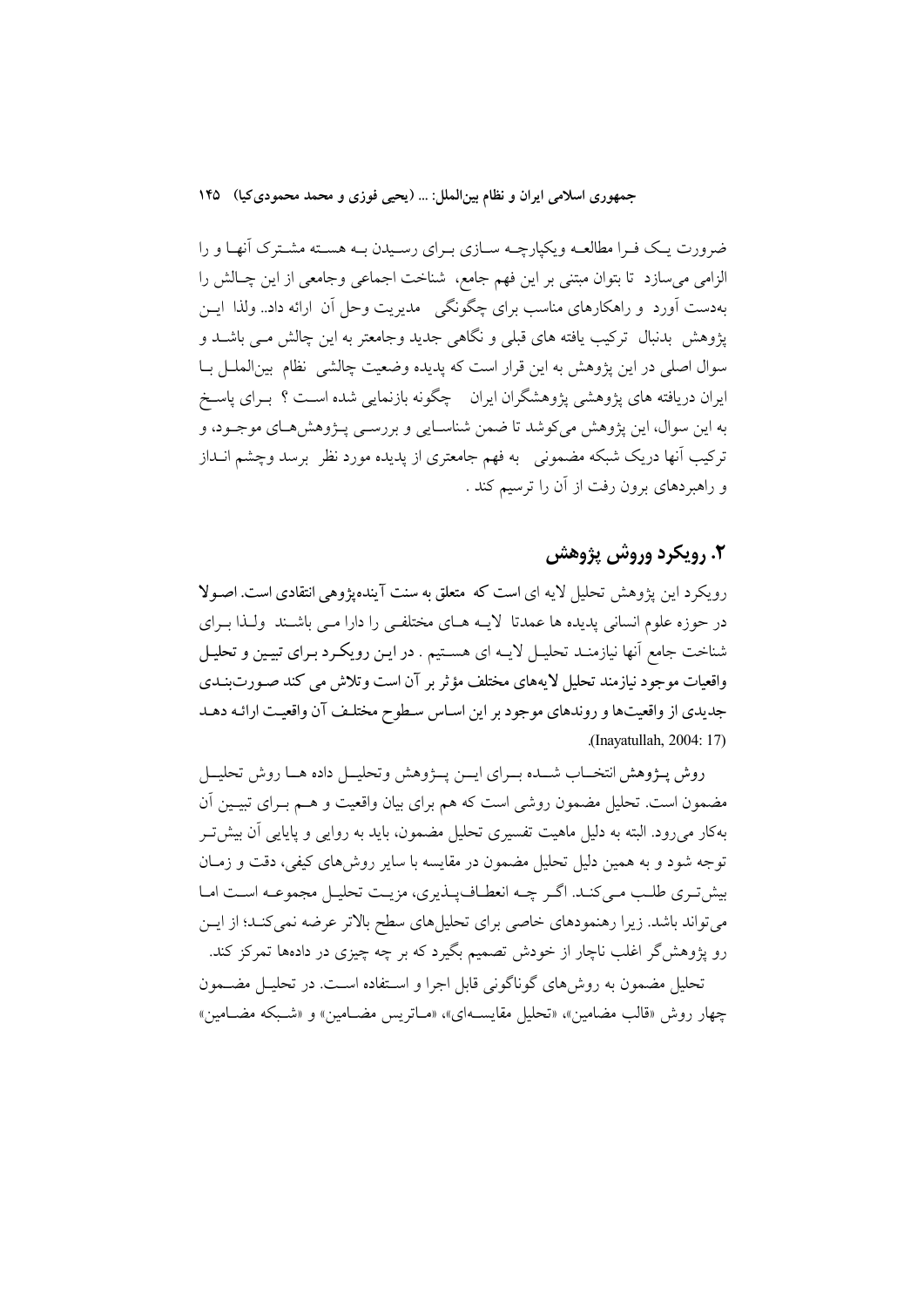مرسوم است (عابدی جعفری،۱۳۹۰: ۱۷۲)، که در این پژوهش از شیوه چهارم یعنبی شـبکه مضامین استفاده شده است.

شبکه مضامین (Thematic Network) روش مناسبی در تحلیل مضمون است که «اَترایــد– استیرلینگ» (Attride-Stirling) آن را توسعه دادهانــد. شــبکه مضــامین بــر اســاس رونــدی مشخص، صدق قضایای پدیده را از متن بیرون میکشد (مضامین پایه)؛سپس با دستهبنـدی این مضامین پایهای و تلخیص آنها، به اصـول مجردتـر و انتزاعـی تـر دسـت پیـدا مـی کنـد. مضامین، مضامین سازماندهنده گفته می شـود. در گــام سـوم ایــن مضــامین عــالی در قالــب فرامقولات ًمحوری گنجانده شده و به صورت مضامین حاکم بـر کـل مـتن در مـی]ینــد و سیس این مضامین به صورت تقشههای شبکه تارنما، رسم و مضامین برجسته هریک از ایــن سه سطح همراه با روابط میـان آنهـا نشــان داده مــی شــود. بــر خلاف روش قالــب مضــامین. شبکههای مضامین به صورت گرافیکی و شبیه تارنما نشـان داده مـی شـوندتا تصـور وجـود هرگونه سلسله مراتب در میان آنها از بین برود،باعث شناوری مضامین شود و بــر وابســتگی و ارتباط متقابل میان شبکه تأکید شود. در این نوع تحلیل، سعی بر این است کـه از مضــامین پایهای که آشکار و مصرح هستند به سوی مضامین انتزاعیتر و کلیتر حرکت میشود تا بــه مضمون (یا مضامین) اصلی متن دست پیدا کنیم.

### ٣. تحليل ابعاد ڃالش

اگر مولَّفه های نظام بین الملل را درسه ً مولَّفه دولت–ملتها،–سازمانهای بین المللی و قواعـد و نرم های بین المللی خلاصه کنیم، مطالعه تحولات سیاست خارجی ایـران طـی چهاردهــه گذشته نشان می دهد که باید گفت که ابعـاد چالشـی کـه بعنـوان چـالش ایـران بـا نظـام بين|لملل خوانده مي شود درعرصه دولتها، عمدتا چـالش بـين ايـران وأمريكـا ً ودرعرصـه مولفه های دیگر چالش دردو حوزه هسته ای وحقوق بشر بـوده اسـت کـه درتوضـيح ايــن بحث می توان به موارد زیر اشاره کرد:

در تحلیل ابعاد چالش در سطح اول یعنی روابط ایران با دولتهای عضو نظـام بــین الملــل می توان گفت روابط جمهوری اسلامی ایران طے چهـار دهــه گذشــته روابـط متعــارف و درحال گسترشی با عمـده کشـورهای متوسـط وکوچـک داشـته اسـت وچـالش مسـتمر و غیر متعارفی را شاهد نبوده ایم. وبرخی چالشهای مقطعی نیز امری گذرا وموقتی بوده کـه بــا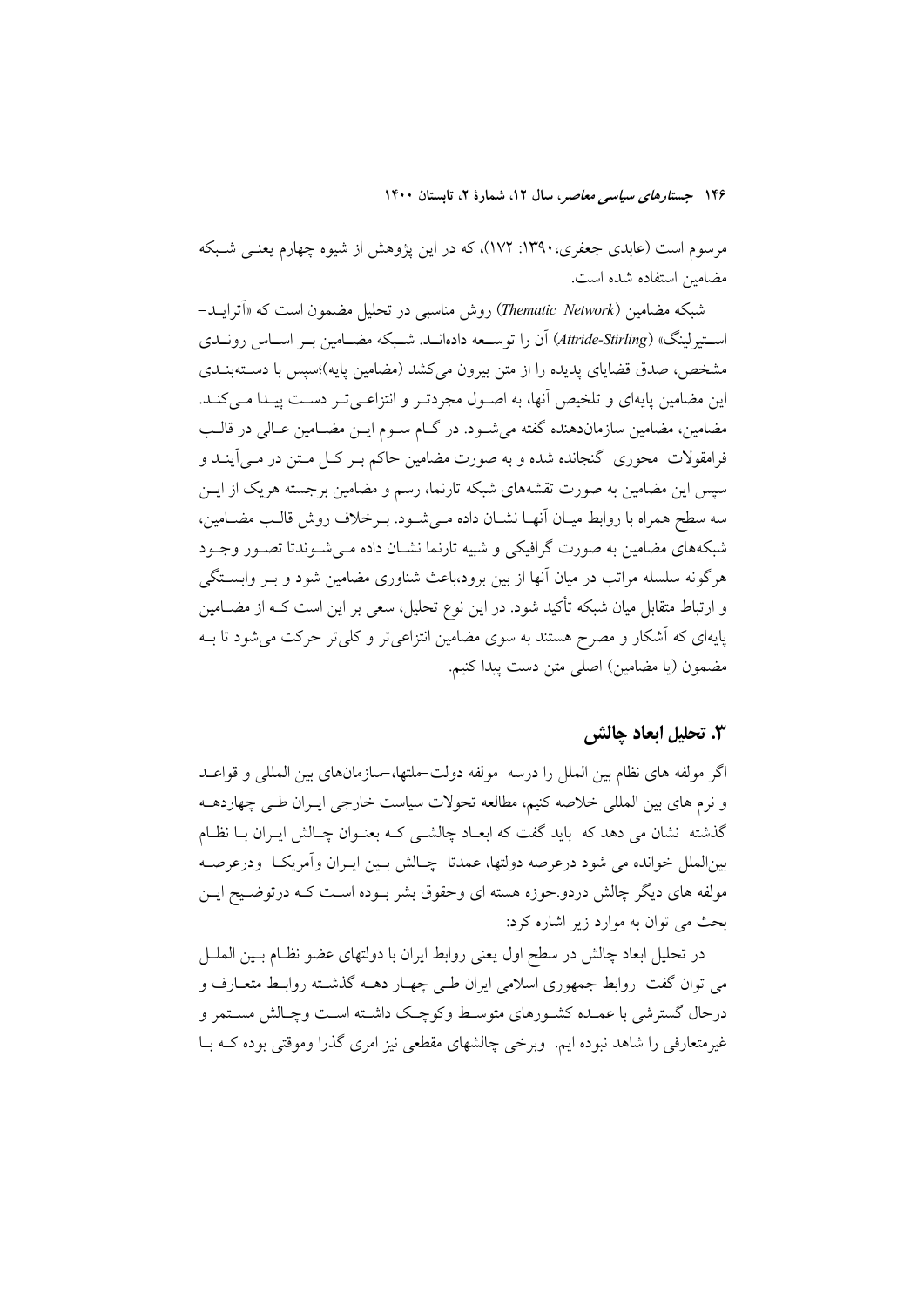جمهوري اسلامي ايران و نظام بين|لملل: … (يحيى فوزي و محمد محمودي كيا) ١۴٧

مديريت معمولا حل شده يا قابل حل بــوده اســت بعبــارت ديگــر روابــط خــارجي ايــران تحکیم وتقویت روابـط بــا کشــورهای مختلـف براســاس ایجــاد رابطــهای برابـر و فــارغ از سلطهطلبی بوده است. روابط ایران با کشورهای مسـلمان غیرعـرب منطقـه در ایــن سـالهـا عمدتاً در عرصه اقتصادی و برخی همکاریهای سیاسی تـداوم یافـت.روابط بـا کشـورهای عربي نيز عليرغم برخي اختلافات وتنش ها همواره قابل مديريت بـوده وبــه چالشــي ممتــد تبدیل نشده است. روابط با پاکستان و ترکیه وافغانستان و کشورهای جدا شده از شـوروی در سال@ا پس از جنگ عمدتاً ً مبتنی بر گسترش روابط اقتصادی بود. همکاریهای سیاســی و فرهنگ نقش کمرنگتری را ایفا میکرد. روابط با کشـورهای شـرق آسـیا ماننـد مـالزی و انـدونزي بــه خصـوص در سـالهـاي بعــد از جنـگ نسـبتاً گسـترش يافـت و وضــعيت مطلوبتری داشت. وایران همواره تلاش کرده تا روابط بـا کشـورهای کوچـک و متوسـط غیر مسلمان را گسترش دهد و و در این راستا با تقویت روابط خود با کشورهای غیرمتعهـد کوشید در اَفریقا و اَمریکای لاتین مانند ونزوئلا و بولیوی و…، روابط خود را گسترش دهـد. كه اين وضعيت روند غالب درروابط ايران با اكثريت كشـورهاي عضـو نظـام بـين الملــل بو ده است.

درروابط ایران با دولتهای بزرگ نیز علیرغم برخمی تـنش هـا ایــران روابـط متعــارفی بــا دولتهای اروپایی وچین وروسیه داشته است. ولذا مـی تـوان گفـت کـه درعرصـه دولتهـا .<br>چالش اصلی ایران با دولت آمریکا بوده است اما بدلیل قــدرت و جایگــاه آن کشــور ، ایــن سطح از چالش از بیشترین اهمیت برخوردار است و تأثیر خودرا بر عرصه دیگر چـالش هــا نیز برجای گذارده است. وأن را جــوهره واقعــی چــالش موســوم بــه چــالش ایــران و نظــام بینالمللی باید دانسـت کــه چــالش بــین ایــران و قــدرت حــاکم بــر رأس نظــام بــینالملــل موجود است.

سطح دوم ابعاد چالش يعني چالش با سازمانها ومجامع بـين المللـي نيـز تنهـا دربرخـي موضوعات مشهود است اما فضای حاکم بر رابطه ایران بـا ایــن ســازمانها عمــدتا مبتنــی بــر تعامل وهمکاری بوده است ومورد مهم را می توان ً موضوع هسته ای ایـران دانسـت کـه در تعامل ایران با شورای امنیت سازمان ملل و آژانس بین المللـی اتمـی در خصـوص موضـوع فناوری هسته ای ایران می توان این چالش را مشاهده کرد. که طـی دودهــه اخیـر تشــدید شده است بهطوریکه آنان مکرر با اظهار نگرانی از اشـاعه سـلاح هـای هسـته ای و تهدیـد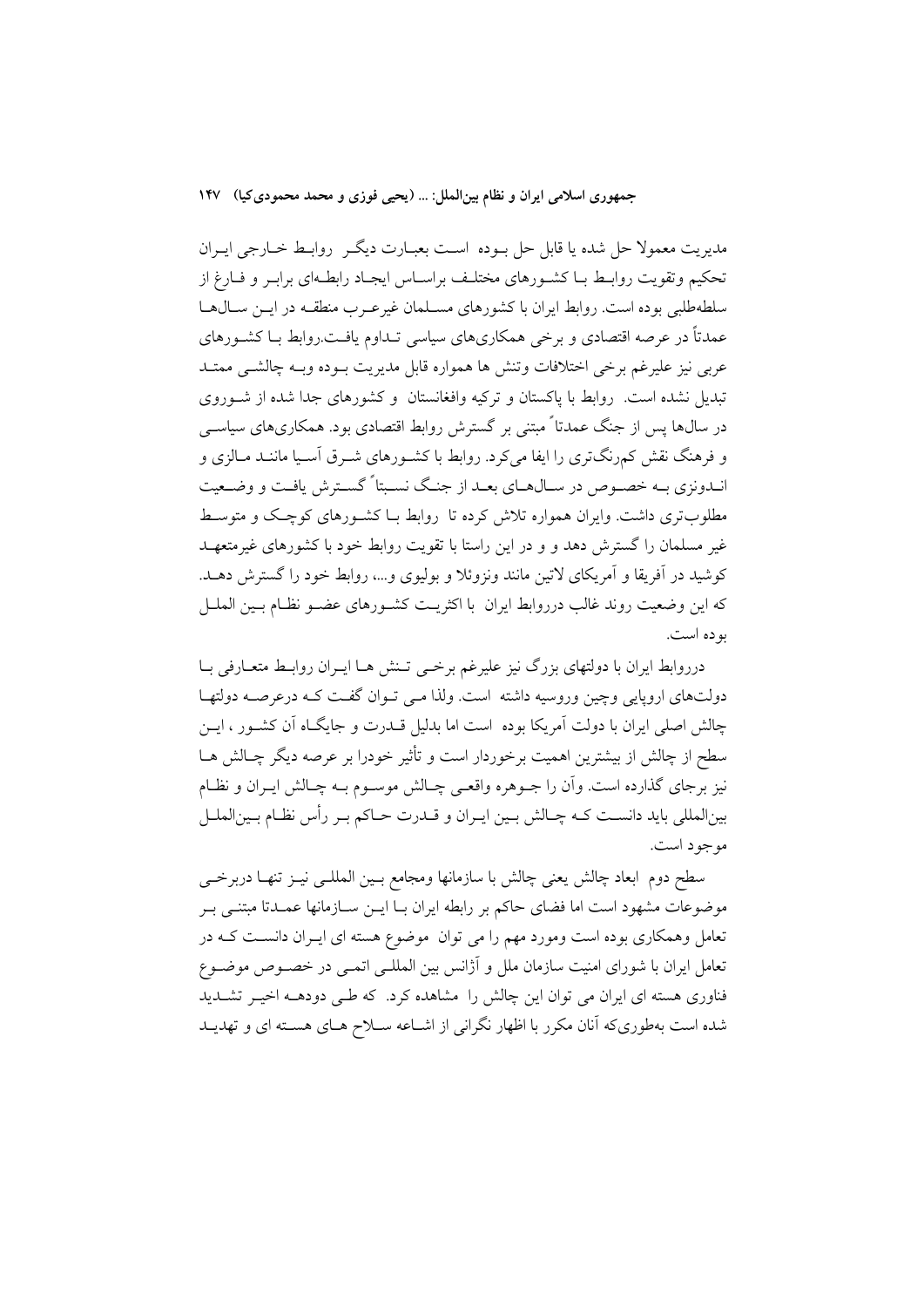صلح و امنیت موجود در منطقه و جهان تلاش می کننــد از عــدم دســتیابی ایــران بــه ســلاح هسته ای مطمئن شوند و ایران هم طی سالهای گذشته ودرمـذاکرات مختلـف و در نهایـت در قالب برجام تلاش نمود به این نگرانی ها خاتمه دهــد . امــا بعــد از برجــام و بــا خــروج آمریکا ، این روند دچار مشکل شد ًو چالش هسته ای تبدیل به چالش بین المللـی ایــران و آمريكا گرديد .

سومین سطح چالش که از سطح اول محدودتر است چالش با برخی هنجارهـای مسـلط بر نظام بين المللي و بصورت خاص چالش در موضوع حقوق بشر است وطرفهـاى مقابـل ایران عمدتا کشورهای اروپائی و آمریکایی می باشند ولـذا دامنـه و حیطـه آن محـدودتر از چالش پیشین است و همه اعضاء شورای امنیت را در بر نمی گیرد هر چند شـورای حقـوق یشر سازمان ملل اعضای دیگر نیز دارد که می تواند فضا سیازی گسترده ای علیـه ایـران یـا ادعاى نقض حقوق بشر ايجاد كند وتاكنون نيز براين اسـاس تحـريم هـائي را عليـه ايـران شكل داده است.

# ۴. تحليل مضمون يافتههاي يژوهشي ييرامون چرايسي تـداوم چـالش6هـاي مذكور

همانطور که بیان شد تحقیقات و پـژوهشهـای متعـدد وگسـترده ای در خصـوص تبیـین وضعیت ایران و نظام بین|لملل انجام شده .که این حجم انبوه از تحلیـل هــا ضــرورت یــک فرا مطالعه ویکپارچه سازی برای رسیدن به هسته مشترک آنها و را الزامـی مـی ســازد ً و در این پژوهش برای این منظورکلیه آثار پژوهشی مرتبط اعم از کتاب، پایان نامــه، رسـاله و نیــز مقاله از پایگاههای نمایه سازی تخصصی همچـون خانــه کتــاب، ایــران داک، پرتـال جــامع علوم انسانی، نورمگز، پایگاه اطلاعات علمـی جهـاد دانشـگاهی و مگیـران مـورد شناســایی قرار گرفت که بر اساس سه شـاخص میـزان سـنخیت و ارتبـاط موضـوعی، اعتبـار علمـی نويسـندگان، و نيـز اعتبـار علمـي محـل نشـر (نشـريات علمـي پژوهشـي و يـا انتشـارات تخصصی)، غربال گردید ودرنهایت ۱۷ اثر پژوهشی شامل کتاب، رسـاله مقطـع دکتـری و مقاله در خصوص چرایی چالشهای نظام بینالملل با جمهوری اسلامی ایران،انتخـاب شــد و مضامین پایهای، سازماندهنده و فراگیر آن استخراج و مبتنی بر آن، شبکه مضامین مربوطـه طراحی گردید که نتایج ویافته ها به شرح زیر است: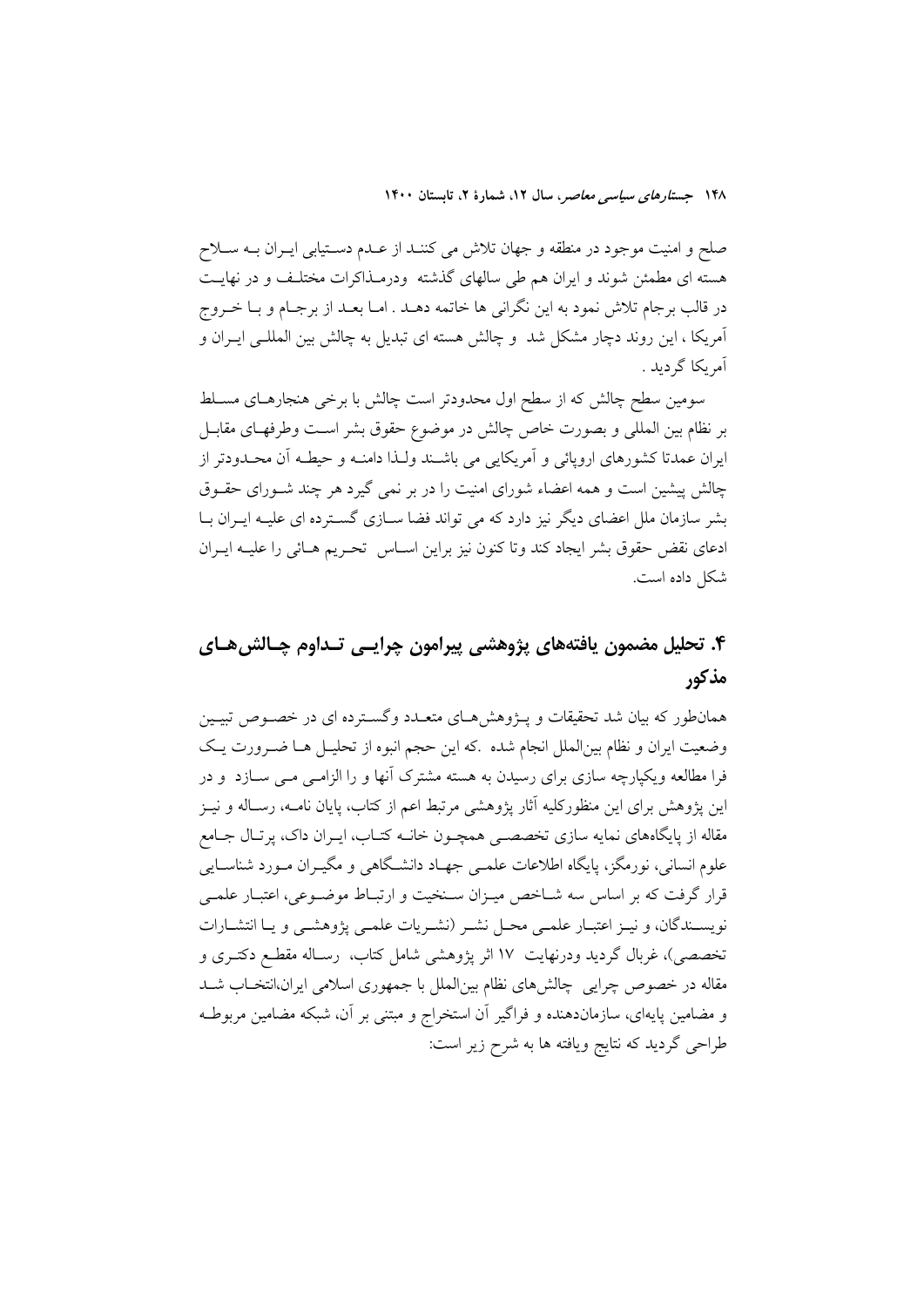### جمهوری اسلامی ایران و نظام بینالملل: ... (یحیی فوزی و محمد محمودی کیا) ۱۴۹

| سال<br>نشر ⁄دفاع    | محل نشر                      | نويسنده                                                 | عنوان كتاب/ مقاله                                                                | کد             |
|---------------------|------------------------------|---------------------------------------------------------|----------------------------------------------------------------------------------|----------------|
| 11.44               | فرهنگ توسعه                  | محمود سريعالقلم                                         | ايران و نظام بينالملل                                                            | Al             |
| ۱۳۷۸                | نامه پژوهش                   | سيدحسن امين                                             | نظام بینالملل و جمهوری اسلامی<br>ايران                                           | A <sub>2</sub> |
| $\Upsilon(\lambda)$ | انديشه انقلاب<br>اسلامى      | اصغر افتخاري،<br>محمدرضا دهشیری و<br>محمدرضا مجيدى      | انقلاب اسلامی ایران و نظام بینالملل                                              | A <sub>3</sub> |
| ۱۳۹۰                | دانش سیاسی                   | عنايت\لله يزداني،<br>داریوش قاسمی و<br>صفىالله شاه قلعه | انقلاب اسلامی، نظام بینالملل و<br>نظريه انتقادى                                  | A <sub>4</sub> |
| ۱۳۸۵                | اطلاعات سیاسی و<br>اقتصادي   | سیدمهدی حسینی                                           | سیاست خارجی ایران و نظام<br>بينالملل كنوني                                       | A5             |
| 144V                | اندیشه سیاسی در<br>اسلام     | محمدباقر خرمشاد                                         | انقلاب اسلامی ایران و بازتاب آن بر<br>نظام بينالملل                              | A6             |
| 1419                | تحقیقات سیاسی و<br>بينالمللي | ابوذر فتاحيزاده، اشرف<br>امینی و سیدمجتبی<br>تقوىنژاد   | انقلاب اسلامی ایران و نظام اقتصاد<br>سياسي بينالمللي جديد                        | A7             |
| ۱۳۸۴                | مطالعات انقلاب<br>اسلامى     | عباس ملكى                                               | انقلاب اسلامي ايران و نظام بينالملل<br>موشکافی در طیف همسویی تا تعامل            | A8             |
| ۱۳۹۰                | مديريت نظامي                 | جلال تركاشوند و بهرام<br>مرادى                          | ساختار نظام بين لملل و چگونگي<br>برخورد با قدرت هستهاي ايران و<br>رژیم صهیونیستی | A9             |
| ۱۳۸۹                | مطالعات انقلاب<br>اسلامى     | مصطفى ملكوتيان                                          | انقلاب اسلامي و نظام بين الملل و<br>أينده غرب                                    | A10            |
| 144V                | اندیشه سیاسی در<br>اسلام     | غلامرضا كريمي                                           | انقلاب اسلامی ایران و تحولات نظام<br>بينالملل؛ از نظريه تا عمل                   | A11            |
| ۱۳۹۵                | مطالعات انقلاب<br>اسلامى     | سيدجلال دهقاني<br>فيروزآبادى و عليرضا<br>اسماعیلی مازگر | انقلاب اسلامي و صورتبندي<br>گفتمان قدرت در نظام بینالملل                         | A12            |
| 149.                | انتشارات وزارت<br>امور خارجه | منوچهر محمدي                                            | آينده نظام بين الملل و سياست<br>خارجي جمهوري اسلامي ايران                        | B1             |
| ۱۳۹۴                | نشر ني                       | روح\لله رمضانى                                          | چارچوبی تحلیلی برای بررسی<br>سیاست خارجی جمهوری اسلامی<br>ايران                  | B <sub>2</sub> |

## جدول ۱ فهرست مقالات و کتب منتشره حول موضوع پژوهش (در این جدول، کتابها با کد B، مقالات با کد A و رسالهها با کد T مشخص شدهاند.)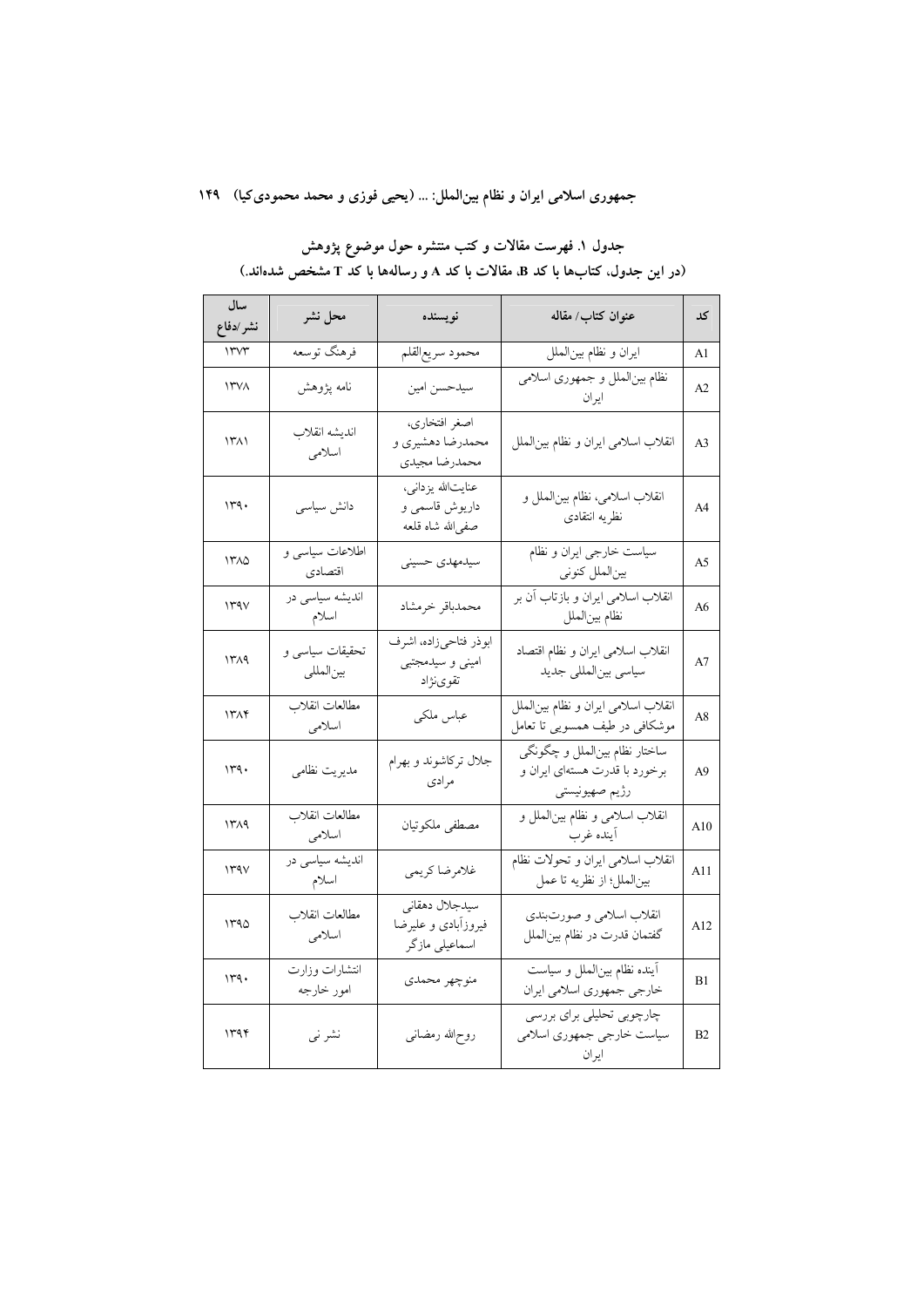| ۱۳۸۶ | انتشارات كمال ايمان | محمد ستوده      | تحولات نظام بين الملل و سياست<br>خارجي جمهوري اسلامي ايران                                                      | B <sub>3</sub> |
|------|---------------------|-----------------|-----------------------------------------------------------------------------------------------------------------|----------------|
| 144V | دانشگاه ياسوج       | سيد احمد موسوى  | عوامل مؤثر بر نوع تعامل و تقابل<br>ايران با ساختار نظام بينالملل(بررسي<br>دوره قاجار، پهلوي و جمهوري<br>اسلامی) | T1             |
| ۱۳۸۷ | دانشگاه تهران       | مهدی حسینی متین | ساختار نظام بين الملل و سياست<br>خارجي اَمريكا نسبت به جمهوري<br>اسلامی ایران پس از جنگ سرد                     | T <sub>2</sub> |

## جدول ٢. تحليل مضمون

| مضامين سازماندهنده                                                 | مضامین پایهای                                                                                                                                                                                                                            | کد<br>مقاله/<br>كتاب |
|--------------------------------------------------------------------|------------------------------------------------------------------------------------------------------------------------------------------------------------------------------------------------------------------------------------------|----------------------|
| – تأكيد بر فهم غيرواقع بينانه<br>از روابط قدرت در نظام<br>بينالملل | –عدم برخورد واقع بينانه با ماهيت پيچيده نظام قدرت بين لملل<br>–پیچیده بودن نظام بینالملل و عدم ابتنا آن بر اخلاق                                                                                                                         | A <sub>1</sub>       |
| -ضعف ديپلماسي                                                      | – عدم برخورداری از زبان دپلماتیک برای تعامل مؤثر با جهان                                                                                                                                                                                 |                      |
| - عدم انسجام<br>سیاستگذاری در ایران                                | – ضعف ارتباط سیاست خارجی با سیاست داخلی در ایران                                                                                                                                                                                         |                      |
| – تفاوت ارزشهای انقلاب<br>اسلامي و نظام بين لملل                   | –نظام ایرانی نظامی دینِباور و ارزش،حور است، در نتیجه با نظام<br>بینالملل که مشروعیت خود را از دین و اخلاق دینی کسب نمی کند، از<br>درون درتضاد و تقابل است.<br>– تفکر همنوایی دین و سیاست، در تقابل با اندیشه سکولاریسم غرب<br>قرار دارد. |                      |
| – تفاوت در اهداف غایی                                              | – آرمان برپایی امت اسلامی به عنوان هدف غایی اندیشه سیاسی<br>اسلامی در تقابل با أرمان جهانی شدن غرب است.                                                                                                                                  | A <sub>2</sub>       |
| –برخورد دوگانه غرب با<br>ايران                                     | – وجود برخی معیارهای دوگانه در زمینه حقوق بشر موجب بروز<br>چالش در روابط فی ما بین ایران و غرب شده است.                                                                                                                                  |                      |
| - حمايت ايران از<br>جنبش هاي اسلامي                                | – حمایت ایران از جنبشهای رهاییبخش موجب طرح اتهام حمایت<br>از تروریسم را فراهم کرده است.                                                                                                                                                  |                      |
| – اقدامات خصمانه غرب<br>عليه ايران                                 | – غرب در تلاش است تا بهرهگیری از فشارهای دیپلماتیک و<br>رسانهای، نظام دینی حاکم بر ایران را ناکارآمد نشان دهد و از همین رو،<br>بحران مشروعیت را برای جمهوری اسلامی ایران ایجاد نماید.                                                    | A <sub>3</sub>       |
| - تلاش غرب براي<br>جلوگیری از ظهور<br>قدرتهاي هژمون مستقل          | –قدرتهای هژمون تمایل بسیاری دارند تا هرگونه مانعی در مسیر<br>بیشینهسازی قدرت خود را در منطقه از میان بردارند.                                                                                                                            |                      |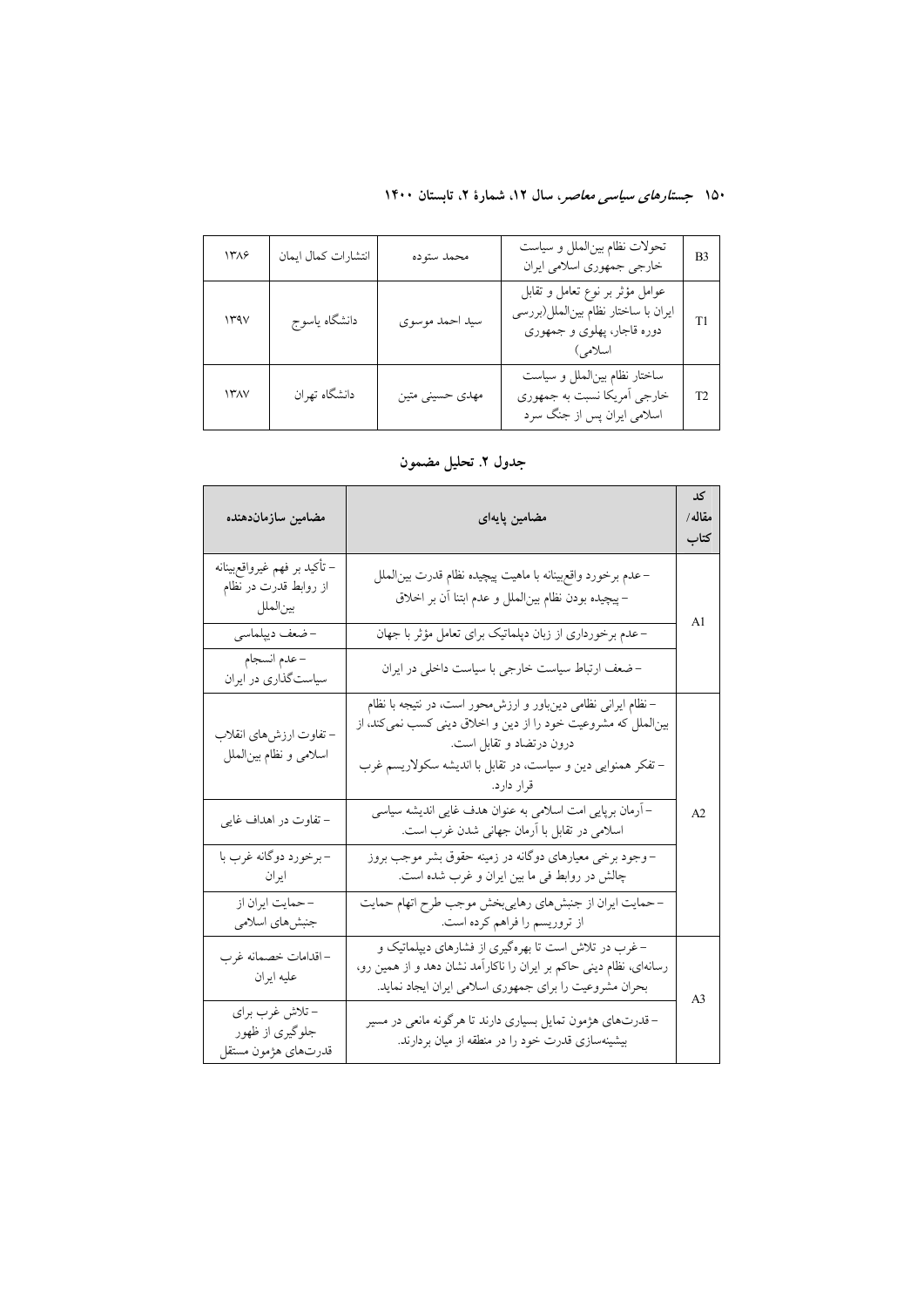# جمهوری اسلامی ایران و نظام بینالملل: … (یحیی فوزی و محمد محمودی کیا) ۱۵۱

| در منطقه                                                   |                                                                                                                                                               |     |
|------------------------------------------------------------|---------------------------------------------------------------------------------------------------------------------------------------------------------------|-----|
| – تفاوت در نظام باورها و<br>ارزشها                         | –لیبرال دموکراسی غرب در تقابل با ایدئولوژی اسلامی دارد. این تقابل<br>عرصه جدیای از چالش میان ایران و نظام بینالملل را شکل میدهد.                              |     |
| – تلاش ایران برای تغییر در<br>ارزش هاي نظام بين الملل      | –انقلاب اسلامی ساختار و کارکرد نظام بین لملل را به چالش طلبیده و<br>در پی جایگزین ساختن حقیقت، اخلاق و دیانت در ساختار نظام<br>بينالملل است.                  | A4  |
| ⊣يدئولوژيک بودن سياست<br>خارجي ايران                       | – رویکرد سیاست خارجی ایران بیش از اّنکه بر تحولات محیط<br>بینالملل استوار باشد، از ضرورتهای ایدئولوژیک مایه میگیرد.                                           | A5  |
| - اقدامات خصمانه<br>كشورهاي غربي عليه ايران                | – حضور قدرتهای متخاصم در منطقه خاورمیانه موجب تحدید کنش<br>سیاست خارجی ایران شده است.                                                                         |     |
| -تهدیدپنداری غرب از ایران                                  | – پروژه اسلامهراسی، ایرانهراسی و شیعههراسی نظامهند و مستمر<br>موجب بروز چالش برای کنش سیاست خارجی ایران شده است.                                              |     |
| -ضعف دستگاه ديپلماسي<br>كشور                               | – عدم کارایی نظام دیوانی کشور موجب بروز برخی از چالشهای<br>شده است.<br>–دستگاه دیپلماسی کشور برای عینیتبخشی به نظم مطلوب از نظر<br>ذهني آمادگي لازم را ندارد. | A6  |
| اقدامات خصمانه غرب<br>عليه ايران                           | –خروج ایران از اردوگاه غرب در پی پیروزی انقلاب اسلامی که در<br>نتيجه اّن غرب تلاش مىكند وضعيت را تا حد ممكن به شكل سابق<br>برگر داند.                         |     |
| - اقدامات ايران عليه نظم<br>حاكم بينالمللي                 | –جمهوری اسلامی ایران در صدد تعقیب و پیادهسازی یک نظم جدید<br>در نظام بین لملل است.                                                                            |     |
| – رویکرد و اقدامات ضد<br>هژمونیک نظام سلطه توسط<br>ايران   | –ایجاد بلوک یا بلوکهای تاریخی ضدهژمون توسط جمهوری اسلامی<br>ایر ان                                                                                            | A7  |
| -ضعف ديپلماسي                                              | -ديپلماسي ضعيف، محافظهكار<br>– یکی از علل عدم موفقیتها، وضعیت وزارت امور خارجه برای<br>پیشبرد اهداف سیاست خارجی است.                                          | A8  |
| - رويكرد بدبينانه<br>تصميم گيران سياست<br>خارجي            | –رویکرد بدبینانه تصمیمگیران و مجریان                                                                                                                          |     |
| – تسلط منطق هژمونیک<br>غرب در عرصه تحولات<br>نظام بينالملل | – عدم تطابق دیدگاهها نسبت به منطق کنش در عرصه بینالمللی<br>موجب بروز چالش شده است.                                                                            | A9  |
| – اقدامات خصمانه غرب<br>عليه ايران                         | - تلاش غرب براي جلوگيري از قدرتمندشدن ايران                                                                                                                   | A10 |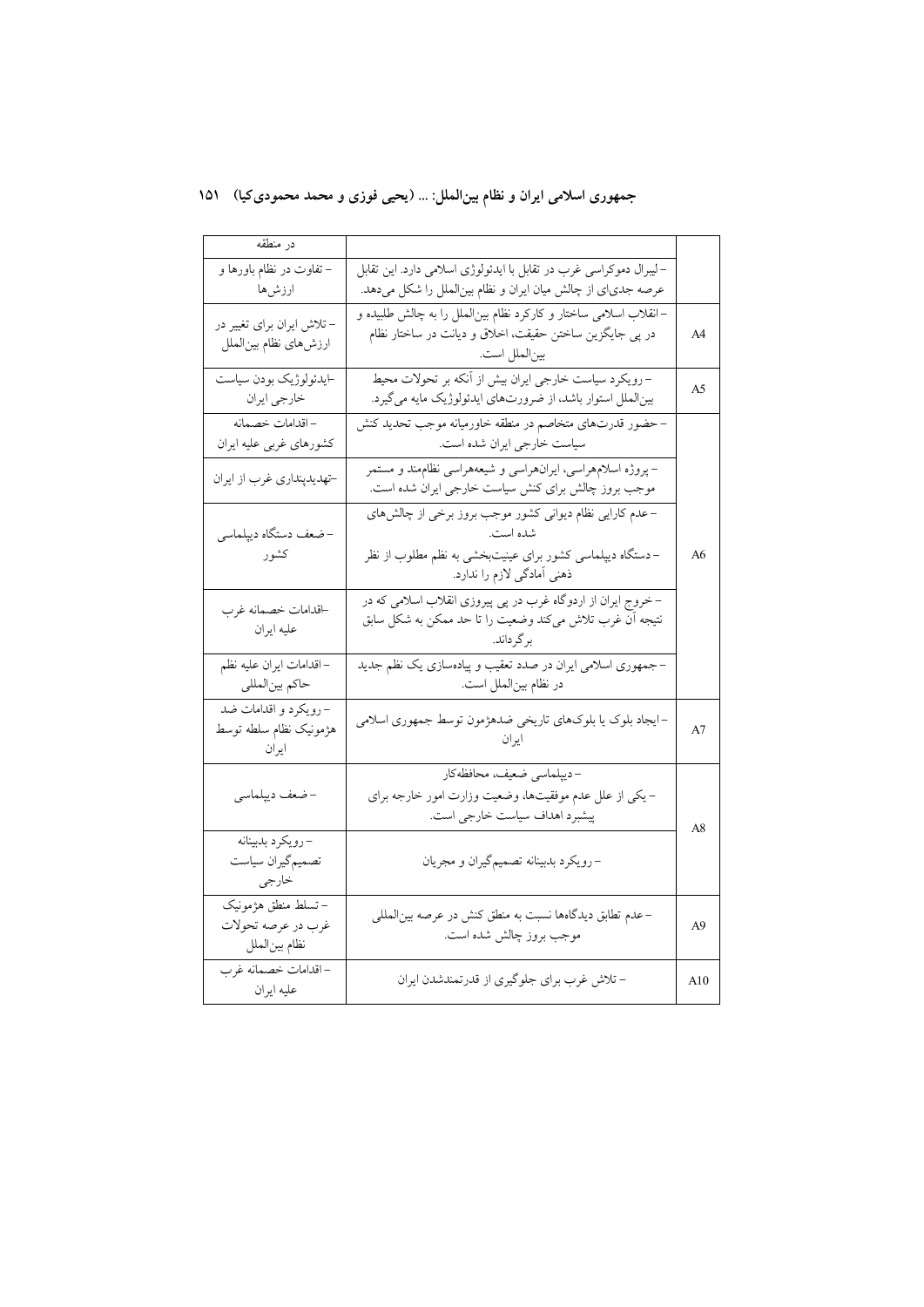| – تفاوتهای أرمانی وتلاش<br>ايران براي برهمزدن ساختار<br>ظالمانه و ناعادلانه نظم<br>بينالمللي موجود | –ایران با وفاداری به ارزشها و اصول انقلاب اسلامی همچنان به دنبال<br>برهم زدن ساختارهای ظالمانه ناعادلانه نظام بینالملل و ارائه بدیل مورد<br>نظر خود است.                                          |     |
|----------------------------------------------------------------------------------------------------|---------------------------------------------------------------------------------------------------------------------------------------------------------------------------------------------------|-----|
| خقش اسرائيل                                                                                        | – اَمریکا در پی فشارهای بیرونی به ویژه اسرائیل درصدد تغییر رفتار<br>سیاسی ایران در منطقه است.                                                                                                     |     |
| – اقدامات خصمانه<br>كشورهاي غربي عليه ايران<br>و نقش چالشهای تاریخی<br>ايران و أمريكا              | – اَمریکا برای جبران تحقیر ملی و بین لمللی ناشی از اشغال سفارت<br>خود در تهران، از هیچ تلاشی برای تغییر بنیادین رفتار ایران فروگذاری<br>نمي كند.                                                  | A11 |
| – تفاوت ارزشیوآرمانی                                                                               | –ایران وارد جرگه ارزشها و معیارهای دموکراسی غربی و بازار ازاد<br>جهانی نخواهد شد بلکه نظام جمهوری اسلامی بر ایدئولوژی اسلامی<br>خود تأكيد خواهد كرد.                                              |     |
| – تلاش ایران برای تقویت<br>قدرت منطقهای خود                                                        | – جمهوری اسلامی درصدد أن است تا خود را یک قدرت منطقهای<br>فعال و مؤثر و حتى به صورت قدرت هژمون در منطقه خاورميانه ارتقا                                                                           |     |
| – تسلط گفتمانمبارزه با<br>هژمونی أمريكا توسط ايران                                                 | – تقابل انقلاب اسلامی و جمهوری اسلامی با نظام بین لملل به ویژه<br>قدرت برتر اّن یعنی اّمریکا یک سیاست اصولی و پایدار است.                                                                         |     |
| – تفاوت گفتمانی اسلام<br>سياسيبا مكاتب رقيب                                                        | – تفاوت گفتمانی اسلام سیاسی در ایران با دو گفتمان هژمون در<br>عرصه بین لملل یعنی کمونیسم و لیبرالیسم منشاء چالش میباشد.                                                                           | A12 |
| – تباين گفتمان قدرت<br>سلطهمحور با گفتمان<br>سلطهستيز                                              | تعارض در مبانی قدرت میان دو اردوگاه مستکبران (قدرت سخت به<br>عنوان قدرت اصلی و قدرت نرم در خدمت قدرت سخت) و سلطه<br>ستیزان (قدرت نرم به عنوان قدرت اصلی و قدرت سخت مکمل و در<br>خدمت قدرت نرم)    |     |
| -اختلاف در مبانی فکری                                                                              | تفاوت در مبانی فکری و اندیشه ای (تقابل ماتریالیسم، سکولاریسم،<br>لیبرالیسم و ناسیونالیسم با دین گرایی، اسلام گرایی، الهیات رهایی<br>بخش، و مردم سالاری مبتنی بر معنویت، اخلاق و عدالت             | B1  |
| - تعارض در اهداف                                                                                   | تعارض در اهداف (اردوگاه سلطه گران به دنبال حفظ، تداوم و<br>گسترش سلطه و استثمار جوامع هستند در حالی که اردوگاه سلطه<br>ستیزان به دنبال تقابل و رهایی از هر نوع سلطه هستند).                       |     |
| – تفاوت در نظام ارزشبی<br>ايران و نظام بينالملل                                                    | – تفاوت در ارزشها، فرایندها، ابزارها، راهبردها و سبکهای سیاست<br>خارجي ايران و قدرتهاي هژمون نظام بينالملل                                                                                        |     |
| -استقلالطلبي در عرصه<br>سياست خارجي                                                                | –ایران به دنبال آزادی عمل یا بهینهسازی آزادی کنش خود در نظام<br>بينالملل است.                                                                                                                     | B2  |
| – سیاست خارجی متعارض<br>و چرخش میان عمل گرایی<br>و آرمانگرایی دینی                                 | –وجود سمتگیریهای متعارض در سیاست خارجی ایران؛ گرایشی<br>که سیاست خارجی ایران را تصویر أینه ای سیاست داخلی أن میداند<br>و گرایش دیگر که به سیاست خارجی ایران عمدتا از دیدگاه ژئوپلیتیک<br>مي نگرد. |     |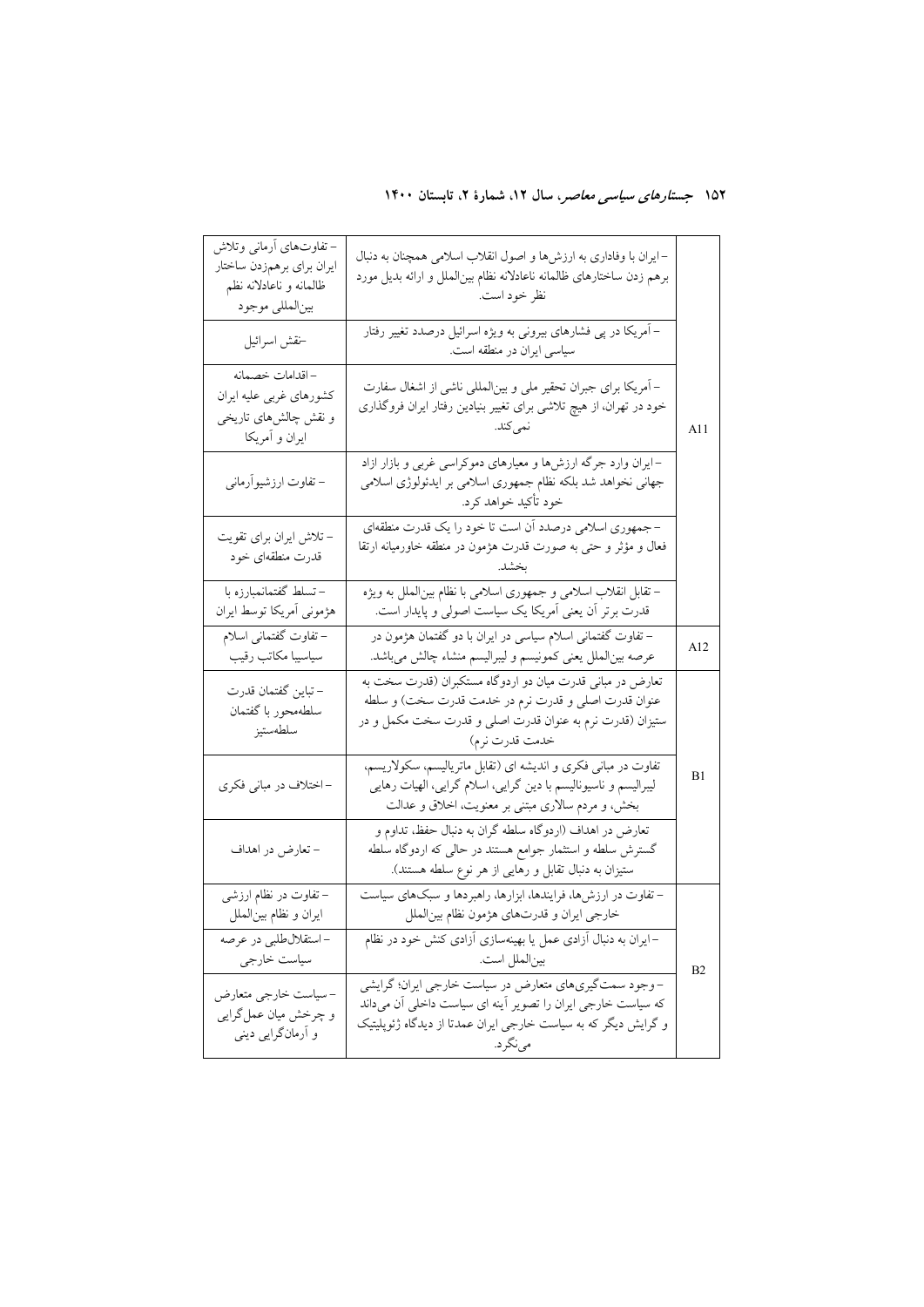|  | جمهوری اسلامی ایران و نظام بینالملل: … (یحیی فوزی و محمد محمودی کیا)   ۱۵۳ |  |  |  |  |
|--|----------------------------------------------------------------------------|--|--|--|--|
|--|----------------------------------------------------------------------------|--|--|--|--|

| - تصويرسازي تهديدمحور<br>از ایران           | – تلقی از ایران به عنوان مادر همه نیروهای اسلامی بنیادگرا                                                                                                       |                |
|---------------------------------------------|-----------------------------------------------------------------------------------------------------------------------------------------------------------------|----------------|
| – سهم ايدئولوژي در<br>سیاست خارجی           | –نقش پررنگ ایدئولوژی در تعیین راهبردهای سیاست خارجی<br>مواجههجويانه                                                                                             |                |
| - چالش،اي ساختاري                           | –نقش و تأثیر محدودیتهای ساختاری نظام بین لملل جدید بر رفتار<br>سیاست خارجی ایران                                                                                |                |
| –وجود تعارض در نظام<br>ارزشی و هنجاری       | – تقابل هنجاري با ارزش،اي نظام بينالملل مسلط                                                                                                                    |                |
| -ايدئولوژيک بودن كنش<br>سیاست خارجی         | – سهم بالای ایدئولوژی بر نحوه کنش سیاست خارجی ایران به عنوان<br>ویژگیهای بنیادین کارگزار                                                                        |                |
| – مؤلفههای سطح ساختار<br>منطقهای            | – تأثیر سطح ساختار منطقهای بر رفتار سیاست خارجی ایران                                                                                                           | B <sub>3</sub> |
| – تأثير جهاني شدن                           | – تأثیر جهانی شدن بر سمتگیریهای سیاست خارجی ایران                                                                                                               |                |
| -محدوديتهاي موجود در<br>نظام داخلی برای عمل | – تأثیر نیازها و موقعیتهای داخلی و مسائل و مشکلات اقتصادی<br>کشور در جهتگیریهای سیاست خارجی                                                                     |                |
| – عدم شناخت مناسب از<br>نظام بينالملل       | –نقش ساختار سیاسی و ساختار اقتصادی ایران<br>در عدم شناخت درستملزومات ساختارى نظام بين لملل، تعيين<br>استراتژیها و تاکتیکهای مناسب سیاست خارجی و تأمین منافع ملی | T1             |
| – تغییر در وضعیت ساختار<br>نظام بين الملل   | –دگرگونی در ساختار دو قطبی نظام بین لملل، عامل تهاجمی شدن<br>سیاست خارجی اَمریکا علیه ایران بوده است.                                                           | T <sub>2</sub> |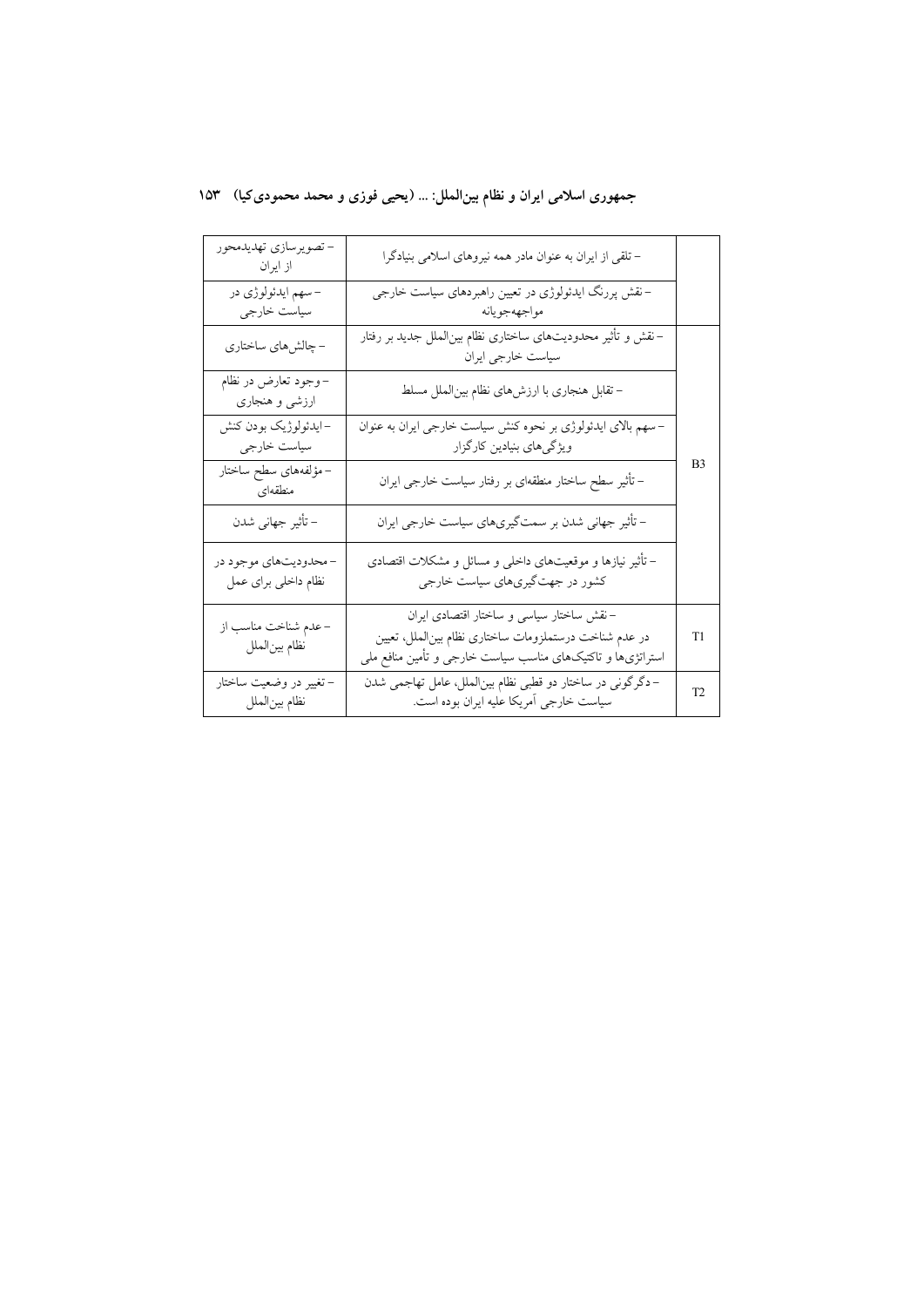| حوزه<br>مضامين | مضامين فراگير                 | مضامين سازماندهنده                                                     |
|----------------|-------------------------------|------------------------------------------------------------------------|
|                |                               | – تفاوت ارزشهای انقلاب اسلامی و نظام بینالملل<br>– تفاوت در اهداف غایی |
|                |                               | – تفاوت در نظام باورها و ارزشها                                        |
|                |                               | – تفاوتهای آرمانی و تلاش ایران برای برهمزدن ساختار ظالمانه و ناعادلانه |
|                | تفاوتهاى                      | نظم بينالمللي موجود                                                    |
|                | فكرى، گفتماني                 | - تفاوت گفتمانی اسلام سیاسیبا مکاتب رقیب                               |
|                | و آرمانی                      | – تباين گفتمان قدرت سلطه محور با گفتمان سلطهستيز                       |
|                |                               | - اختلاف در مبانی فکری                                                 |
|                |                               | – تعارض در اهداف                                                       |
| گفتماني        |                               | –وجود تعارض در نظام ارزشی و هنجاری                                     |
|                |                               | – تفاوت در نظام ارزشی ایران و نظام بین لملل                            |
|                |                               | –ايدئولوژيک بودن کنش سياست خارجي                                       |
|                |                               | – سیاست خارجی متعارض و چرخش میان عمل گرایی و آرمانگرایی دینی           |
|                | ايدئولوژي<br>جمهوري<br>اسلامى | - سهم ایدئولوژی در سیاست خارجی                                         |
|                |                               | – تسلط گفتمان مبارزه با هژمونی آمریکا توسط ایران                       |
|                |                               | -رويكرد و اقدامات ضد هژمونيك نظام سلطه توسط ايران                      |
|                |                               | - اقدامات ايران عليه نظم حاكم بينالمللي                                |
|                |                               | – تلاش ایران برای تغییر در ارزشهای نظام بین لملل                       |
|                |                               | - حمایت ایران از جنبشهای اسلامی                                        |
|                |                               | -بوخورد دوگانه غرب با ايران                                            |
|                | اقدامات                       | – تلاش غرب برای جلوگیری از ظهور قدرتهای هژمون مستقل در منطقه           |
|                | خصمانه غرب                    | – تسلط منطق هژمونیک غرب در عرصه تحولات نظام بینالملل                   |
| اقدامات        | عليه ايران                    | - اقدامات خصمانه كشورهاى غربى عليه ايران                               |
|                |                               | - تهديدپنداري غرب از ايران                                             |
|                | اقدامات ايران                 | – تلاش ایران برای تقویت قدرت منطقهای خود                               |
|                |                               | -استقلال طلبی در عرصه سیاست خارجی                                      |
|                | اسرائيل                       | خقش اسرائيل                                                            |
| مديريت         | فهم و رويكرد                  | – تأکید بر فهم غیرواقع٬بینانه از روابط قدرت در نظام بینالملل           |
|                | غیرواقعبینانه در              | - عدم شناخت مناسب از نظام بينالملل                                     |
| چالش           | ايران                         | - رويكرد بدبينانه تصميم گيران سياست خارجي                              |
|                | ضعف                           | - عدم انسجام سیاستگذاری در ایران                                       |
|                | ديپلماسى                      | –ضعف دستگاه دیپلماسی کشور                                              |

جدول ۳. مضامین سازماندهنده و فراگیر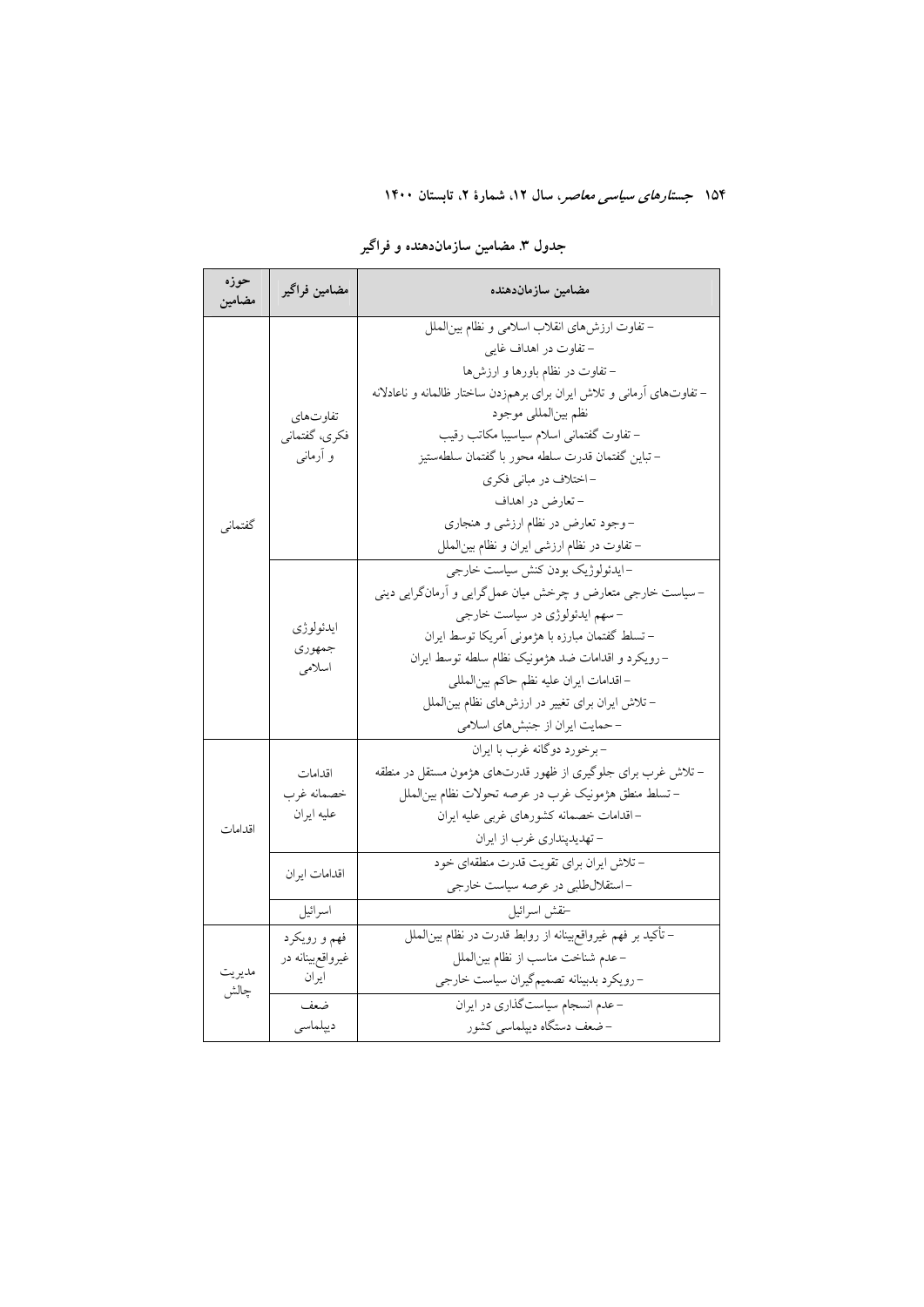جمهوری اسلامی ایران و نظام بین الملل: ... (یحیی فوزی و محمد محمودی کیا) ۱۵۵

۵. نتيجه گيري



یافتههای این پژوهش نشان میدهدکه مضامین استخراج شده درپژوهشـهای مـذکور دربــین محققان ایرانی حوزه روابط بین|لملل وعلوم سیاسی در خصوص علل چالش۵ا بین ایــران و نظام بین|لملل را می توان در سه فرا مقوله طبقه بندی کرد که عبـارت اسـت از: گفتمــانهــا، اقدامات و مدیریت چالشها که مصادیق آنها در شبکه ًمضمونی (تماتیک) ذیل نشــان داده شده است.

ودریک نگاه دیگر می توان گفت که ایــن فــرا مقولــه هــای ســه گانــه درواقــع ســطوح مختلف ولايه هاي مختلف على پديده محسوب مي شوند كه درخصوص اولويت بنـدي این سه سطح از چالش نکات ذیل قابل ذکر است :

۱. نقش گفتمانها در چالشها

اولین سطح ولایه علی چالش، علل گفتمانی است که محققان بــه اَن اشــاره کــرده انــد هرچند تلقی های مختلفی از نقش ایــن عامــل در پژوهشــهای مــذکور وجــود دارد. برخــی محققان در این ارتباط از یکسو به تفاوتها و تضادهای مبانی فکری اندیشه اسلام و غـرب و یا تفاوتهای اندیشه اسلام و لیبرال دموکراسی و از سوی دیگر به داعیه جهانشمولی هـر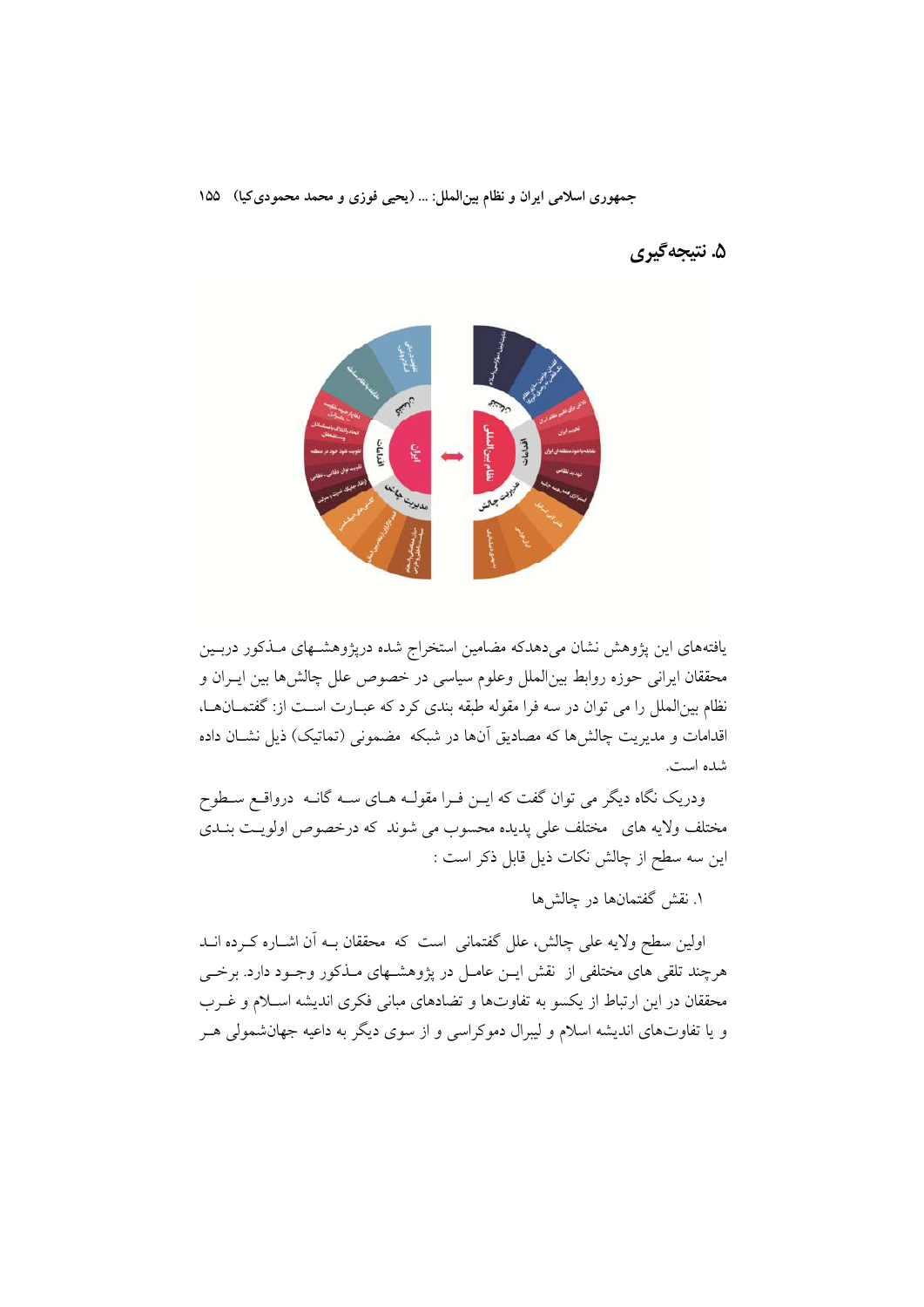دو ایدئولوژی که در قالب تز حاکمیت جهانی اسلام و همچنین ادعای پایـان تـاریخ و غلبـه نظام لیبرال دموکراسی غربی بر جهان مطرح شده است، اشاره دارند که هر چند این مباحـث از اهمیت برخوردار است اما نقدهای زیـر نیـز بـر آن وارد اسـت اولاً بسـیاری از کشـورها وجوامع اسلامی علی رغم اعتقـاد بــه بنیــانهــای اســلام، روابــط کمتــر چــالش(ا بــا نظــام بینالملل دارند. علاوه براینکه قرائتهای مختلفی از اسلام سیاسی و همچنین لیبرال دموكراسي بعنوان ايدئولوژي حاكم بـر نظـام بـين الملـل و نـوع ارتبـاط أنهـا بـا يكــديگر وجود دارد و دربین آنها خوانش متفکران انقلاب اسلامی ایران نسبت به خوانش هـای دیگـر از اسـلام سياسـي (همچـون قرائـت ِ سـلفي١عــا)از قرابـت بيشـتري بــا ليبــرال دمكراســي برخوردار است واین درحالی است که چالش های بین المللی ایران نسبت به چـالش دیگـر کشورهای اسلامی با نظام بین الملل تداوم وعمق بیشتری دارد واین مسئله نشـان مـی دهـد که نمی توان بصورت کلان و تنها بدلیل تفاوتهای بنیادین اندیشه اسلام وغرب ویـا تفـاوت های تمدنی چرایی تداوم این چالشها را تحلیل کرد. بلکه باید گفت کـه وجـود دو خــوانش از اندیشه اسلام و غرب یعنی گفتمـان خـود اسـتثنا پنـداری آمریکـایی و گفتمـان اسـلام سیاسی در دنیای معاصر ورقابت ومواجهه آنها با یکدیگر ًاین چالش را موجب شده است. استثنایی گرایی (Exceptionalism) به معنای قائل بودن به ظرفیـتهـای ممتـاز و برتـر در

یک فرد، ملت یا یک قلمروی جغرافیایی در مقایسه با دیگران اشاره دارد و بـه برتـری ایـده اثر تمدني، نظام سياسي و يا مدل مديريتي و شهرسازي مربوط مـيباشــد (Madsen, 1998 ) آمریکاگرایی استثناگرایانه، آمریکا را بـهعنـوان تمــدن برتــر و نظــام سیاســی متمــایز و بهتــر معرفی میکند و مبتنی بر این نوع نگاه از تاریخ تمدن بشر و پیشرفتهای اجتماعی، علمـی، سیاسی، فرهنگی و اقتصادی و تصویرسازی و روایتسازی مےکند. (MCevoy :2001 ) استثناگرایی آمریکا کاملاً قدرتگراست و همزمان تلاش میکند از ابعـاد قدسـی و حقـوق بشری بر گسترش سلطه استثناگرایانه خود بهره گیرد؛ دولت آمریکـا ایــن بــاور را دارد کــه ایالات متحده از دو بعد در جهان جایگاهی استثنایی دارد؛ اولاً آنکه آمریکا بهعنوان یـک ابـر قدرت که موقعیت اَن تقریباً از هر جهت —اقتصاد و رفاه اجتماعی تا اخــلاق و ارزش هــای انسانی –به شدت از کشورهای دیگر بهتر است؛ ثانیاً اَمریکاییان دارای یک مأموریـت خــود خواسته برای نجات جهان می باشند. (عــاملی، ۲۰۰۲) ضــمناً آمریکاییــان، اســتثنا بــودن ایــن کشور را تنها از نظر جایگاه (مثلاً به معنای بهتریا قویتر بودن) نمی بینـد. بلکـه آن را دارای حقوق استثنايي نيز معرفي مي كنند؛ از جمله اين حق كه مي تواند حوزه قدرت و نفـوذ خـود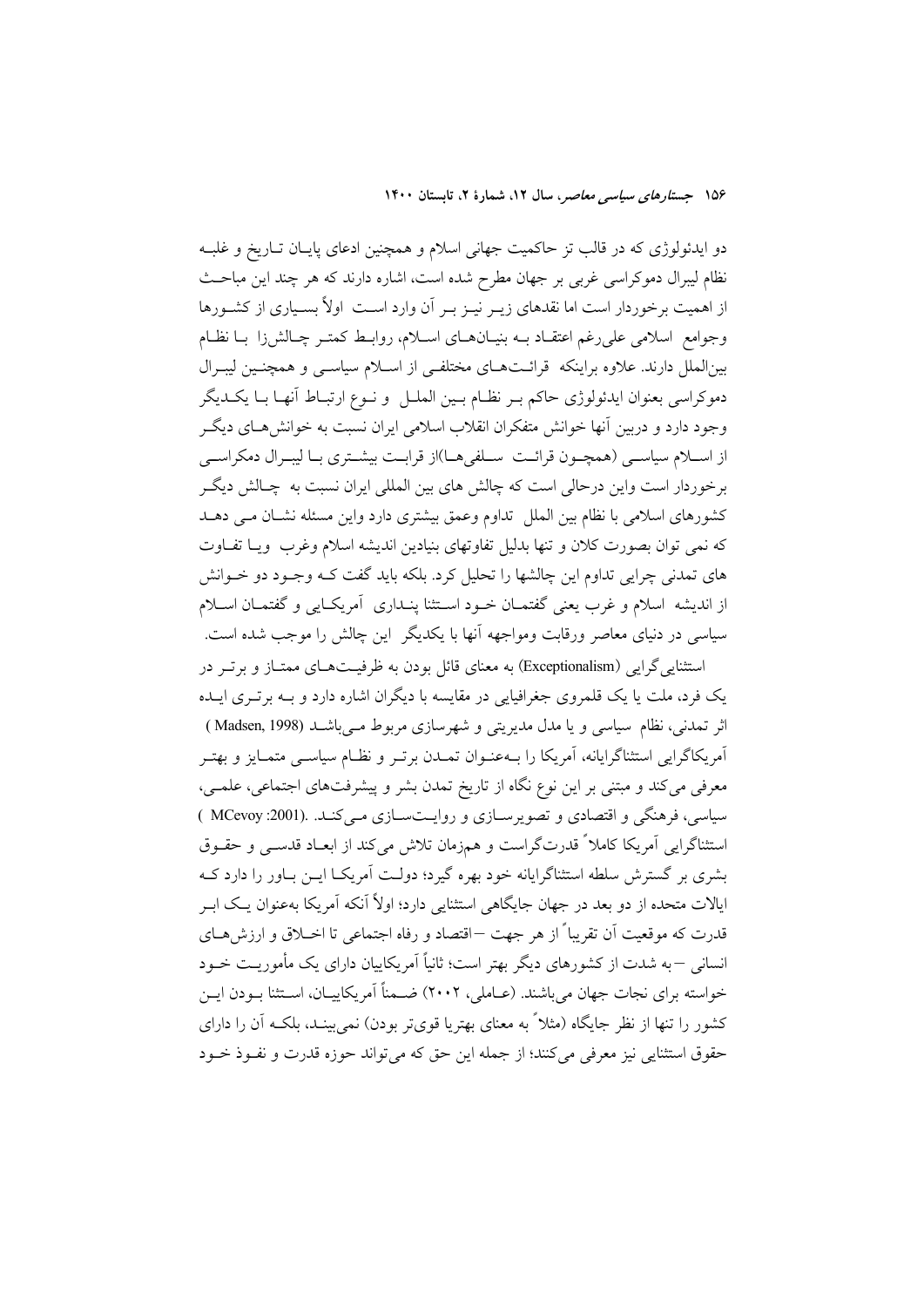جمهوري اسلامي ايران و نظام بين الملل: ... (يحيى فوزي و محمد محمودي كيا) ١٥٧

را به هر طریقی افزایش دهد و این تفکر سلطه آمریکا را در خارج از مرزهایش توجیــه کنــد و می گوید ما استثنایی هستیم، پس هر کاری که انجام می دهیم، اخلاقی است. ( .: ,Madsen (1998) این تعریف خودش را کامل میکند و اظهار میکند که تمام سیاره زمین متعلق بـه آم یکاست.

بر این اساس می توان گفت که جهان بینی و گفتمـان حـاکم برسیاسـت خـارجی آمریکـا تحت تأثیر این اسطوره متضمن رگههایی از انقلابی گری ظریف تاریخی است بـه ایــن معنــا که واقع گرایی اَمریکا ذاتا ً با اَرمانگرایی و تلاش برای هژمونیک کردن اَرمـان اَمریکـایی در جهـان در هـم آميختــه اســت و مبتنــي بــر أن بــه دنبــال گســترش ســيطره بــر جهــان و خاورمیانه است و این واقعیت جوهره تلاش۵ها در مقابل ایران را تشکیل میدهد؛ که این امـر یعد از جنگهای جهانی به شکل جدیدی در قالب نهادهای بین|لمللی و نظام بین|لمللے کـه بر پایه محوریت منافع قدرتهای بزرگ سلطهگر قرار گرفت، بازتولید شـد. و در نهایــت بــا فرویاشی اتحاد جماهیر شوروی در شکل نظام بین(لملــل تــک قطبــی بــا محوریــت امریکــا تداوم یافت که تلاش میکرد قواعد بازی در عرصـه جهـانی را بـر اسـاس قــدرت هژمــون دولتهای غربی با رهبری آمریکا در جهان یی ریزی کند و با شکل گیری هر رقیب دیگری مقابله نماید. و در این راستا اقدامات گستردمای را در جهان اسلام انجام دادنــد کــه ایــن امــر واکنشهائی را موجب شد که یکی از آنها شکل گیـری و تقویـت گفتمـان اسـلام سیاسـی بهعنوان يک گفتمان مقابلهکننده با اين سلطهطلبي ها بود که اين گفتمان بــا احيــا ويــازتعريف مؤلفههاى قرأنى همچون مقابله با ظلــم ،نفــى ســبيل ،اســتكبار واستضــعاف و….بــر.تلاش و ضرورت مبارزه بــا هرگونــه ســلطهطلبــي، اســتعمار، اميرياليســم، و … تأكيــد دارد و از نظــر تئوریـک، بنیـادی بــرای اقــدام علیــه مواضــع ســلطهطلبانــه کشــورهای غربــی در جهــان اسلام میباشد. به بیان دیگر این استعاره آمریک ایی بـا اسـتعارههـای ارزشـی انقـلاب ایـران همچون نفی استکبار و نفی طاغوت و ظلمستیزی و نفـی اسـتیلا کفـار بـر مسـلمین و.... و همچنین با شعارهای نه شرقی نه غربـی و اسـتقلال طلبـی انقــلاب در تقابـل قرارگرفـت و دو گفتمان سلطه طلبی وگفتمان مقاومت درمقابل سلطه روبروی هم قرارگرفتنــد وایــن امــر یکی از بنیانهای تداوم چالش موجود می باشد . که نشان مـی دهــد ایــن چالشــها ظرفیــت تداوم را دارامی باشند وتا زمانی که این دوگفتمان با حفظ ماهیت خود قـوت درمقابـــل هــم صف بندی کرده اند پایان کامل چالشها روشن نخواهد بود ولـذا نیازمنـد ارائــه راهبردهــای درازمدت ً در مواجهه با آن خواهیم بود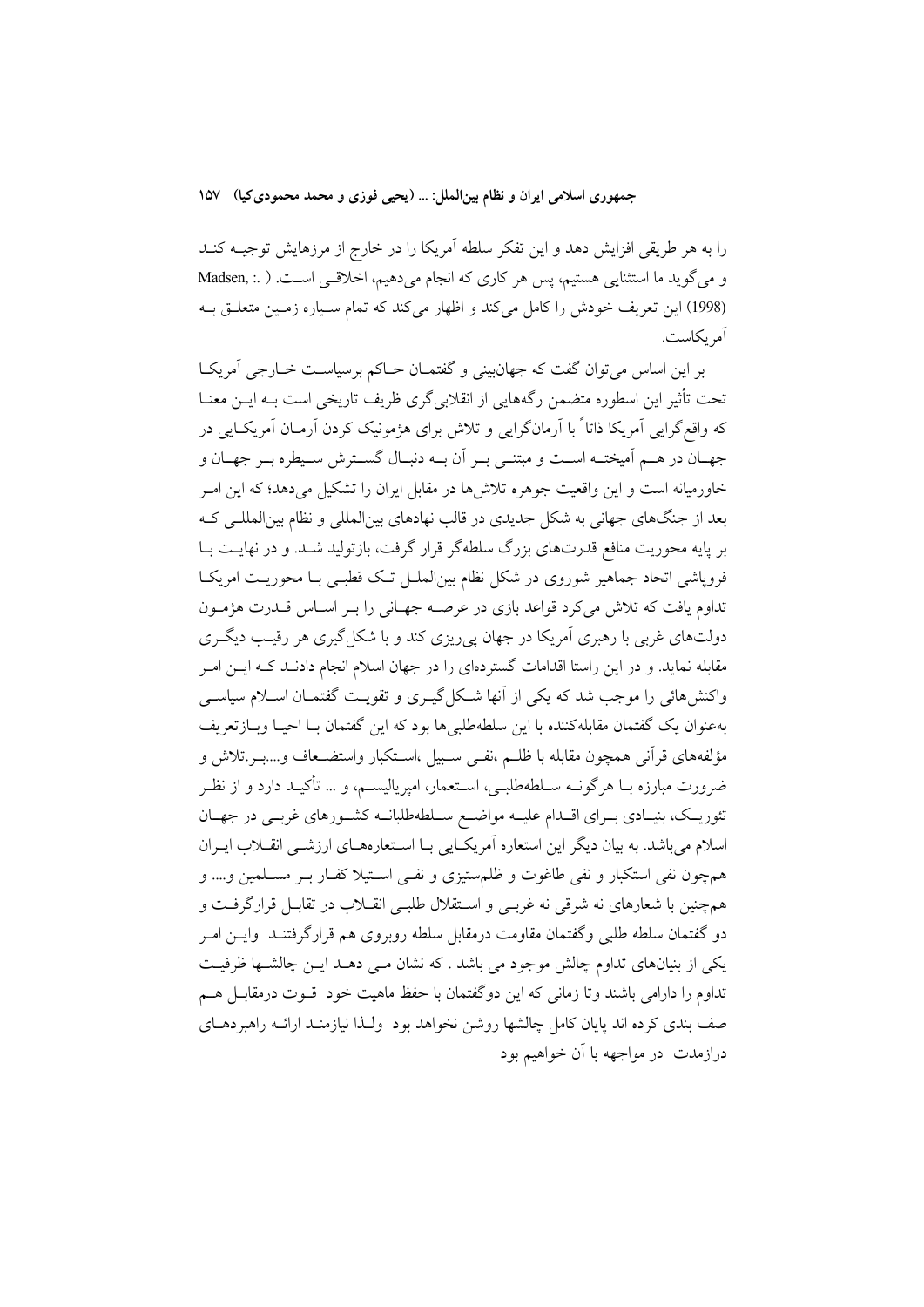٢. نقش وقايع تاريخي و اقدامها

سطح دوم علل چالشهای مستخرج از مضامین یافته های پژوهشی را می تــوان فرامقولــه علل تاریخی واقدامات انجام شده توسط طرفین دانست. که زمینه را برای تداوم وبازتولیـد مستمر این چالش مهیا کرده است ومحققان از اقدامات اولیه کشورهای غربی و بهخصوص آمریکا علیـه انقــلاب ایــران و مقابلــه بــا آن و حمایــت از صــدام در زمــان جنـگ و تــداوم تحریمهای ایران و تلاش برای براندازی تا استراتژی فشارهای همهجانبه علیه ایران مے توان یاد کرده اند. وتاکید دارند که . ایران نیز برای حفـظ امنیـت و بقـاء خـود بـه افـزایش تـوان نظامی، امنیتی، تقویت اتحاد و ائتلاف با مسلمانان و مستضـعفان، تقویـت نفـوذ در منطقـه و دفاع از جبهه مقاومت و مقابله با اسرائیل پرداخته است که مجموعه این اقدامات متقابــل کــه ریشه در گفتمان برتریجویانــه غربــی از یکســو و گفتمــان مقابلــه بــا ایــن ســلطه از ســوی ایران دارد، در راستای صف بندی گفتمانی فضای چالشی را تقویت کرده است. با توجـه بـه اینکه این اقدامات متاثر از چالش گفتمانی ووابسته به آن می باشد می توان پیش بینی کـرد كه اين گونه اقدامات درآينده نيز تداوم خواهد يافت هرچنـد بـا مـديريت ايــن چـالش&ـا می توان دامنه وآسیب های آن را کاهش داد.

۳. ضعف ها وقوت ها در ً مديريت چالش

در کنار این گفتمانها واقدامات، محققان بــه مســائلی اشــاره دارندکــه مــیتــوان آنهــا را مولفههای مدیریت چالش نامید؛ که درارتباط با رفتار وطرز مدیریت کارگزاران می باشد. کـه درواقع سطح سوم علل تداوم این چالشها محسوب می شـود ودرایــن ارتبــاط محققــان از یکسو به ضعف ویا موانع دیپلماسی اشـاره دارندکـه هـم از سـوی ایـران و هـم از سـوی کشورهای قدرتمند نظام بین|لملل به خصوص آمریکا مشهود است به طوریکه بدعهـدی در مذاکره با آمریکاییها در موضوع برجام این دیپلماسـی را بیشـتر تضـعیف کـرد؛ هـمچنـین ذهنیت و تصـور کـارگزاران و طـرفین از یکـدیگر، و نقـش گـروههـای ذی:فـوذ همچـون لابیهای طرفدار اسرائیل در غرب و لابیهای مخالف بهبود روابط با غرب درایران و برخبی ناهماهنگیها بین سیاست داخلی و خارجی و اقــدامات برخــی جریانــات بــه منظــور ارائــه تصویری غیرواقعی از منافع طرفین از بهبود روابط میٍتوان اشـاره کـرد کـه در مجمـوع ایــن عوامل فضای چالش بین ایران بین|لمل را تقویت کردو با مواضع مختلف مواجه ساختهاند.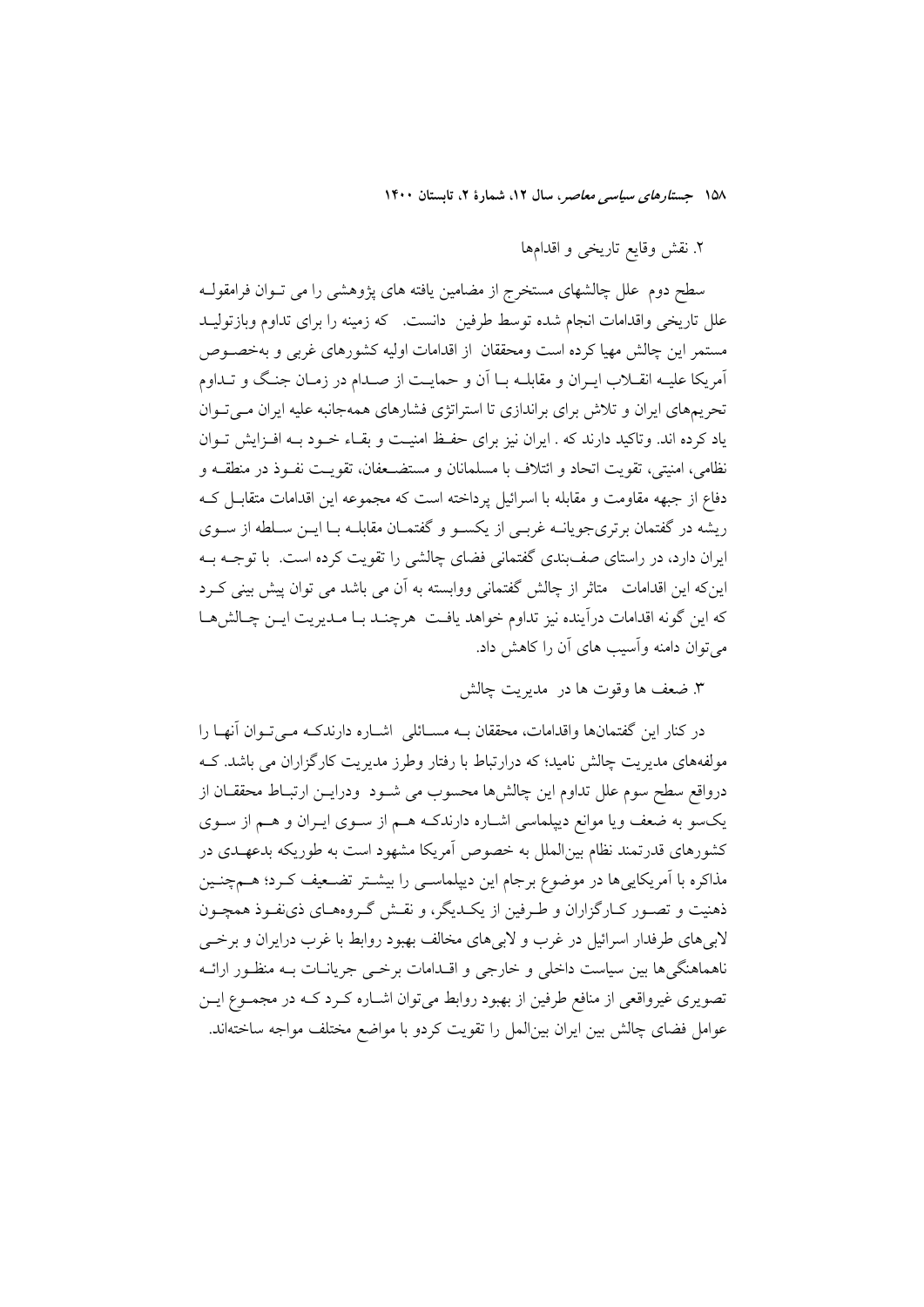جمهوري اسلامي ايران و نظام بين الملل: … (يحيى فوزي و محمد محمودي كيا) ١٥٩

که دراین عرصه با شناخت دقیقتر از نظام بـینالملـل و تحـول آن و همچنـین احیـای دیپلماسی و تقویت اجماع داخلی و همچنین ارائه راهکارهـای لازم بـرای مقابلـه بـا موانـع تأثیر گذاری بر این چالشها می توان بخشی از این چالشها را مدیریت کرد وتهدیــدات آن را كاهش داد ودركوتاه مدت وميان مدت از بحراني شدن بيشتر اين مواجهـه جلـوگيرى كـرد. بعبارت دیگر ِ امکان رسیدن به کاهش و یا مدیریت منازعه در لایههای رویین در کوتاهمـدت و میان.دت بر اساس الگوهای مدیریت چالش وجود دارد، اما کاهش و حل منازعه در لایـههـای زیـرین بـه آسـانی ممکـن نیسـت و نیازمنـد اقـداماتی بلندمـدت بـرای تغییـر در جهـانبینـی و اسطورههای آمریکایی و تغییر در نوع نگرش آمریکا به جهان و ایران خواهد بود.

بر این اساس، مبتنی براین یافته ها ، درمـورد راهبردهـای بـرای مواجهــه بــا آینــده ایــن چالش می توان گفت که هرچند امکان مدیریت این چالش در سطوح روئین وبـا الگوهــای مديريت چالش درراستاي كاهش تهديدات وافـزايش فرصـتها وبــا اسـتفاده از ظرفيــتهــا و توانهندیهای کارگزاری وجود دارد. اما بدلیل ظرفیت چالش گفتمانی چالش قدرتهـای حاكم برنظام بين الملل وبالتبع أن چالش دربرخي حوزه ها با سازمانها ونهادهاى بـينالمللــي با ايران با فراز ونشيب تداوم خواهد يافت ولذا بعنـوان راهبـرد هـايي ٍ درمواجهــه بــا ايــن چالش باید از یکسو ً در کو تاه مدت ومیان مدت ً از طریق کارگزاران به ً مدیریت چالش بـا هدف جلوگیری از تشدید تنش ومقابله با تهدیدها و خلق چالش هـای جدیـد وهــمچنـین ارتقا قدرت وبازدارندگی پرداخت و دربلند مدت از تغییر گفتمان مسلط بر نظام جهـانی و و هرگونه تغییر ً در مناسبات ً موجود قدرت درجهان استقبال کرد. .

### كتابنامه

مقالات:

افتخاري، اصـغر؛ دهشـيري، محمدرضـا؛ مجيـدي، محمدرضـا (١٣٨١). «انقــلاب اســلامي و نظـام بين الملل». انديشه انقلاب اسلامي، شماره ۴. امین، سیدحسن (۱۳۷۸). «نظام بین|لملل و جمهوری اسلامی|یران». نامه یژوهش، شماره ۱۲ و ۱۳. تركاشوند، جلال؛ مرادي، بهرام (١٣٩٠). «ساختار نظام بـين|لملـل و چگـونگي برخـورد بــا قــدرت هستهای ایران و رژیم صهیونیستی». مدیریت نظامی، سال یازدهم، شماره ۴۱.